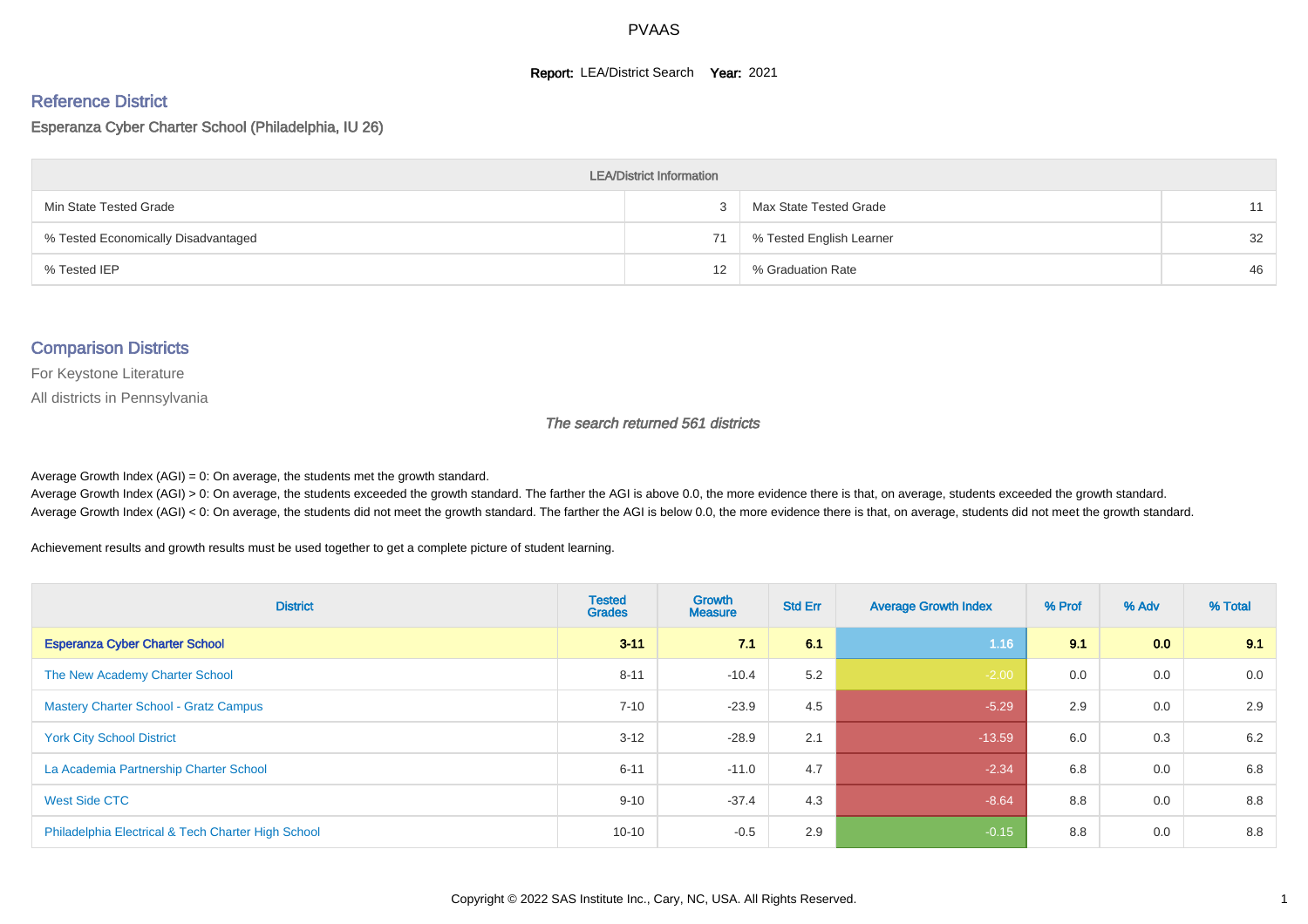| <b>District</b>                                                       | <b>Tested</b><br><b>Grades</b> | <b>Growth</b><br><b>Measure</b> | <b>Std Err</b> | <b>Average Growth Index</b> | % Prof | % Adv   | % Total |
|-----------------------------------------------------------------------|--------------------------------|---------------------------------|----------------|-----------------------------|--------|---------|---------|
| <b>Esperanza Cyber Charter School</b>                                 | $3 - 11$                       | 7.1                             | 6.1            | $1.16$                      | 9.1    | 0.0     | 9.1     |
| <b>Esperanza Cyber Charter School</b>                                 | $3 - 11$                       | 7.1                             | 6.1            | 1.16                        | 9.1    | 0.0     | 9.1     |
| <b>Innovative Arts Academy Charter School</b>                         | $6 - 11$                       | $-9.1$                          | 3.7            | $-2.44$                     | 9.5    | 0.0     | 9.5     |
| Aliquippa School District                                             | $3 - 11$                       | $-9.0$                          | 4.2            | $-2.14$                     | 11.0   | $0.0\,$ | 11.0    |
| Propel Charter School - Braddock Hills                                | $3 - 11$                       | $-13.6$                         | 3.6            | $-3.81$                     | 9.7    | 1.6     | 11.3    |
| <b>Clairton City School District</b>                                  | $3 - 11$                       | 3.5                             | 3.7            | 0.95                        | 13.4   | 0.0     | 13.4    |
| <b>Sto-Rox School District</b>                                        | $3 - 10$                       | 6.6                             | 3.7            | 1.80                        | 13.4   | 0.0     | 13.4    |
| People For People Charter School                                      | $3 - 12$                       | 13.3                            | 5.5            | 2.43                        | 13.5   | 0.0     | 13.5    |
| <b>Propel Charter School-Montour</b>                                  | $3 - 10$                       | $-10.7$                         | 3.9            | $-2.71$                     | 13.7   | 0.0     | 13.7    |
| <b>Steelton-Highspire School District</b>                             | $3 - 11$                       | $-11.8$                         | 3.5            | $-3.40$                     | 14.5   | 0.0     | 14.5    |
| <b>Universal Audenried Charter School</b>                             | $9 - 11$                       | $-5.8$                          | 2.4            | $-2.40$                     | 14.6   | 0.0     | 14.6    |
| <b>Chester-Upland School District</b>                                 | $3 - 11$                       | $-0.3$                          | 2.7            | $-0.09$                     | 13.8   | 0.8     | 14.6    |
| <b>Sugar Valley Rural Charter School</b>                              | $3 - 11$                       | $-11.0$                         | 4.5            | $-2.46$                     | 14.9   | $0.0\,$ | 14.9    |
| Preparatory Charter School Of Mathematics, Science, Tech, And Careers | $9 - 10$                       | $-4.0$                          | 2.5            | $-1.59$                     | 15.0   | 0.0     | 15.0    |
| Maritime Academy Charter School                                       | $3 - 10$                       | $-11.4$                         | 3.5            | $-3.29$                     | 15.2   | 0.0     | 15.2    |
| Dr Robert Ketterer Charter School Inc                                 | $6 - 12$                       | 10.1                            | 5.0            | 2.04                        | 14.9   | 0.4     | 15.3    |
| <b>Harrisburg City School District</b>                                | $3 - 11$                       | $-0.4$                          | 2.1            | $-0.19$                     | 15.1   | 0.4     | 15.5    |
| <b>Propel Charter School-Homestead</b>                                | $3 - 11$                       | $-11.7$                         | 4.1            | $-2.84$                     | 15.9   | 0.0     | 15.9    |
| Perseus House Charter School Of Excellence                            | $6 - 11$                       | $-5.2$                          | 3.0            | $-1.72$                     | 16.5   | 0.0     | 16.5    |
| <b>Dauphin County Technical School</b>                                | $9 - 11$                       | $-45.5$                         | 2.6            | $-17.72$                    | 14.4   | 2.5     | 16.9    |
| <b>Lancaster School District</b>                                      | $3 - 12$                       | $-15.8$                         | 1.5            | $-10.90$                    | 14.6   | 2.3     | 16.9    |
| <b>Farrell Area School District</b>                                   | $3 - 11$                       | $-10.4$                         | 4.3            | $-2.41$                     | 19.0   | $0.0\,$ | 19.0    |
| <b>Tech Freire Charter School</b>                                     | $9 - 11$                       | 9.3                             | 2.9            | 3.26                        | 18.0   | 1.1     | 19.1    |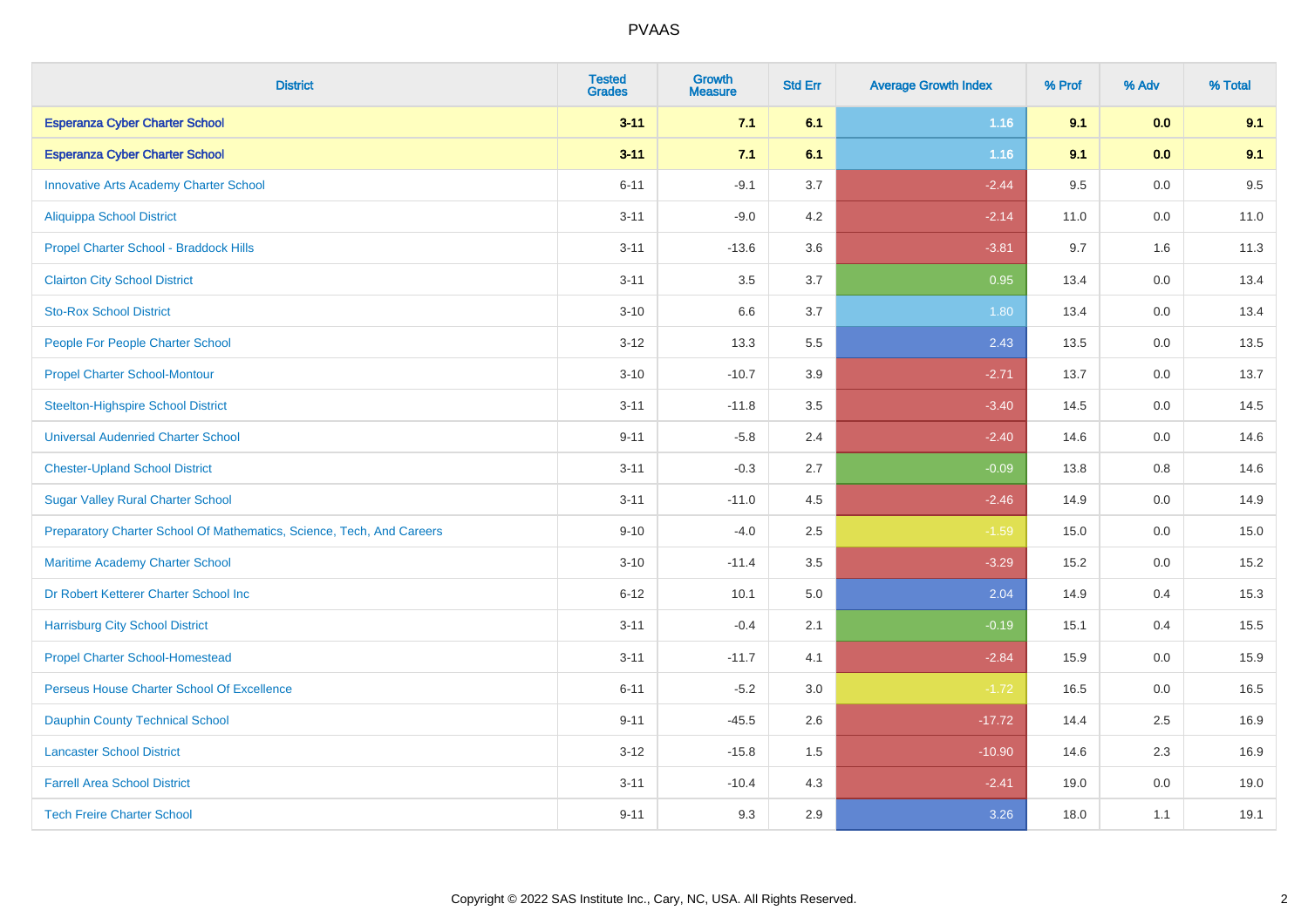| <b>District</b>                                        | <b>Tested</b><br><b>Grades</b> | <b>Growth</b><br><b>Measure</b> | <b>Std Err</b> | <b>Average Growth Index</b> | % Prof | % Adv   | % Total |
|--------------------------------------------------------|--------------------------------|---------------------------------|----------------|-----------------------------|--------|---------|---------|
| <b>Esperanza Cyber Charter School</b>                  | $3 - 11$                       | 7.1                             | 6.1            | 1.16                        | 9.1    | 0.0     | 9.1     |
| <b>Lawrence County CTC</b>                             | $10 - 11$                      | $-21.7$                         | 3.6            | $-6.05$                     | 19.8   | 0.0     | 19.8    |
| <b>Rochester Area School District</b>                  | $3 - 11$                       | $-13.2$                         | 4.6            | $-2.89$                     | 19.5   | 1.3     | 20.8    |
| Multicultural Academy Charter School                   | $9 - 11$                       | 9.5                             | 3.5            | 2.69                        | 22.0   | 0.0     | 22.0    |
| Philipsburg-Osceola Area School District               | $3 - 11$                       | $-24.8$                         | 3.3            | $-7.43$                     | 19.7   | 2.6     | 22.4    |
| <b>Columbia-Montour AVTS</b>                           | $9 - 10$                       | $-12.5$                         | 3.0            | $-4.16$                     | 22.3   | 0.6     | 22.9    |
| Jefferson County-Dubois AVTS                           | $9 - 11$                       | $-16.2$                         | 3.9            | $-4.16$                     | 23.0   | 0.0     | 23.0    |
| <b>Williams Valley School District</b>                 | $3 - 11$                       | $-7.3$                          | 3.4            | $-2.13$                     | 23.2   | 0.0     | 23.2    |
| <b>Chester Charter Scholars Academy Charter School</b> | $3 - 12$                       | 8.4                             | 4.1            | 2.03                        | 23.4   | 0.0     | 23.4    |
| Lincoln Leadership Academy Charter School              | $3 - 12$                       | 14.2                            | 6.4            | 2.22                        | 23.5   | 0.0     | 23.5    |
| <b>Tacony Academy Charter School</b>                   | $3 - 11$                       | $-14.7$                         | 3.0            | $-4.82$                     | 22.4   | 1.8     | 24.1    |
| Mastery Charter School - Shoemaker Campus              | $7 - 10$                       | 4.1                             | 3.0            | 1.34                        | 20.9   | 3.3     | 24.2    |
| Imhotep Institute Charter High School                  | $9 - 11$                       | $-5.3$                          | 5.8            | $-0.92$                     | 25.0   | $0.0\,$ | 25.0    |
| <b>Norristown Area School District</b>                 | $3 - 12$                       | $-12.8$                         | 1.6            | $-7.98$                     | 23.5   | 2.3     | 25.7    |
| <b>Executive Education Academy Charter School</b>      | $3 - 10$                       | $-6.5$                          | 3.1            | $-2.08$                     | 23.7   | 2.2     | 25.8    |
| <b>Greater Johnstown School District</b>               | $3 - 11$                       | $-3.1$                          | 2.6            | $-1.19$                     | 26.1   | $0.0\,$ | 26.1    |
| <b>Lebanon School District</b>                         | $3 - 11$                       | $-1.6$                          | 1.9            | $-0.80$                     | 24.4   | 2.6     | 27.0    |
| <b>Turkeyfoot Valley Area School District</b>          | $3 - 12$                       | $-4.3$                          | 5.6            | $-0.76$                     | 22.0   | 5.1     | 27.1    |
| <b>Reading School District</b>                         | $3 - 11$                       | 10.1                            | 1.4            | 7.25                        | 24.7   | 2.4     | 27.2    |
| Community Academy Of Philadelphia Charter School       | $3 - 11$                       | 5.8                             | 2.7            | 2.12                        | 26.7   | 0.9     | 27.6    |
| Salisbury-Elk Lick School District                     | $3 - 11$                       | $-13.5$                         | 5.9            | $-2.30$                     | 27.8   | 0.0     | 27.8    |
| <b>Shade-Central City School District</b>              | $3 - 11$                       | $-5.9$                          | 4.6            | $-1.28$                     | 27.8   | 0.0     | 27.8    |
| Mastery Charter School - Pickett Campus                | $6 - 10$                       | 5.6                             | 5.7            | 1.00                        | 27.8   | 0.0     | 27.8    |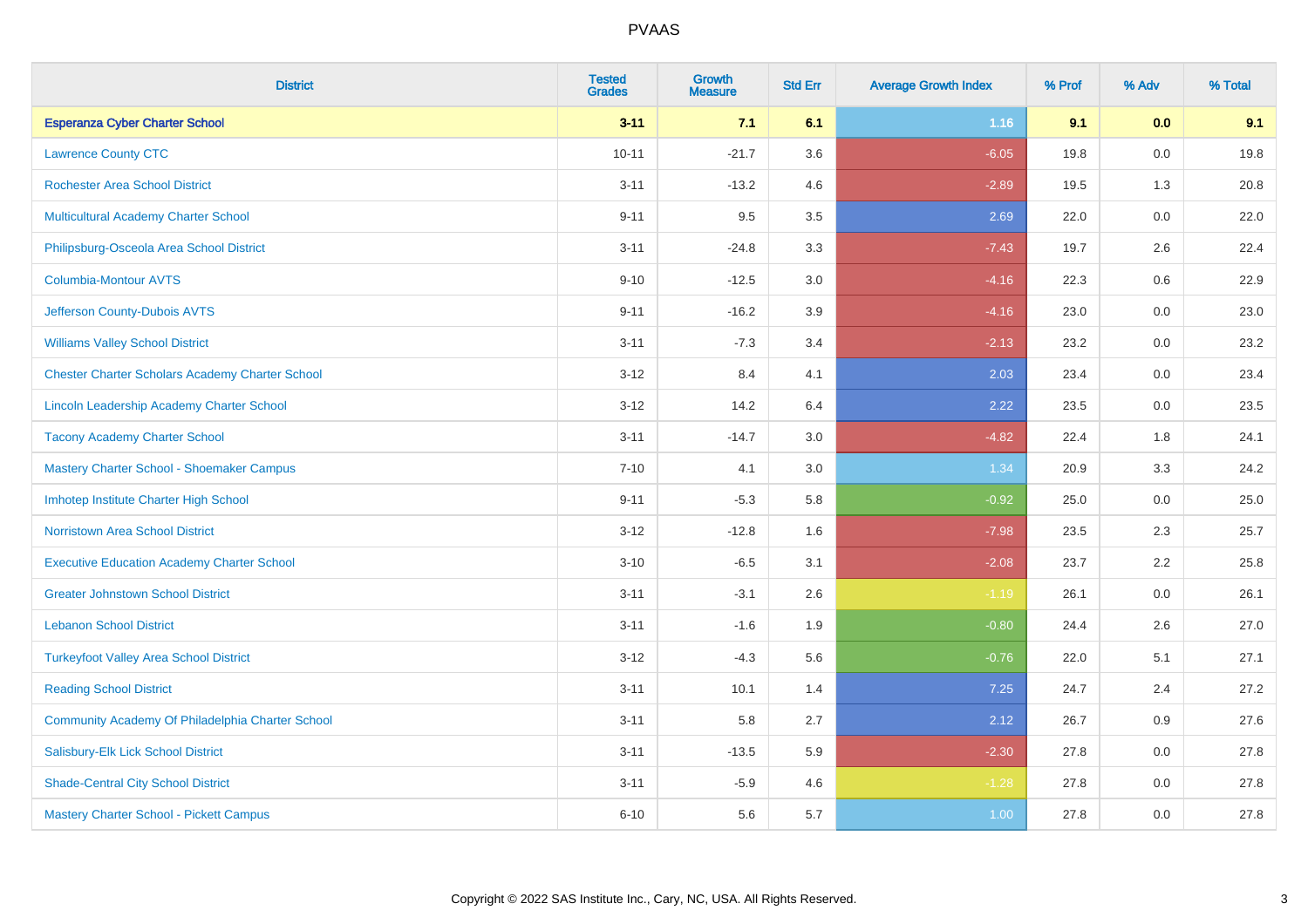| <b>District</b>                                 | <b>Tested</b><br><b>Grades</b> | <b>Growth</b><br><b>Measure</b> | <b>Std Err</b> | <b>Average Growth Index</b> | % Prof | % Adv | % Total |
|-------------------------------------------------|--------------------------------|---------------------------------|----------------|-----------------------------|--------|-------|---------|
| <b>Esperanza Cyber Charter School</b>           | $3 - 11$                       | 7.1                             | 6.1            | $1.16$                      | 9.1    | 0.0   | 9.1     |
| <b>Mahanoy Area School District</b>             | $3 - 10$                       | $-9.0$                          | 3.6            | $-2.49$                     | 26.2   | 1.6   | 27.9    |
| <b>Allentown City School District</b>           | $3 - 12$                       | 5.3                             | 1.4            | 3.88                        | 25.3   | 2.7   | 28.0    |
| <b>Keystone Education Center Charter School</b> | $3 - 12$                       | $-12.9$                         | 5.9            | $-2.19$                     | 28.0   | 0.0   | 28.0    |
| <b>Williamsburg Community School District</b>   | $3 - 11$                       | $-14.3$                         | 4.1            | $-3.48$                     | 28.3   | 0.0   | 28.3    |
| <b>Erie City School District</b>                | $3 - 12$                       | $-14.5$                         | 1.6            | $-9.26$                     | 25.4   | 3.0   | 28.4    |
| <b>Mastery Charter School - Thomas Campus</b>   | $3 - 10$                       | 2.1                             | 6.2            | 0.33                        | 28.6   | 0.0   | 28.6    |
| Urban Pathways 6-12 Charter School              | $6 - 11$                       | 4.8                             | 6.4            | 0.75                        | 28.6   | 0.0   | 28.6    |
| <b>Gillingham Charter School</b>                | $3 - 11$                       | $-4.4$                          | 5.6            | $-0.77$                     | 20.8   | 8.3   | 29.2    |
| <b>Pottstown School District</b>                | $3 - 12$                       | $-4.0$                          | 2.4            | $-1.68$                     | 29.8   | 1.2   | 31.0    |
| Northern Lebanon School District                | $3 - 11$                       | 0.4                             | 2.5            | 0.15                        | 28.0   | 3.0   | 31.0    |
| <b>Columbia Borough School District</b>         | $3 - 12$                       | $-3.1$                          | 3.5            | $-0.89$                     | 29.5   | 1.9   | 31.4    |
| <b>MaST Community Charter School II</b>         | $3 - 10$                       | 4.4                             | 3.2            | 1.37                        | 28.4   | 3.4   | 31.8    |
| <b>KIPP Dubois Charter School</b>               | $9 - 10$                       | 4.7                             | 3.3            | 1.40                        | 31.0   | 1.4   | 32.4    |
| <b>Roberto Clemente Charter School</b>          | $3 - 12$                       | 2.2                             | 4.9            | 0.45                        | 27.5   | 5.0   | 32.5    |
| <b>Washington School District</b>               | $3 - 11$                       | $-4.9$                          | 2.8            | $-1.76$                     | 30.1   | 2.4   | 32.5    |
| Morrisville Borough School District             | $3 - 11$                       | 4.8                             | 4.3            | $1.10$                      | 30.2   | 2.3   | 32.6    |
| Penns Manor Area School District                | $3 - 12$                       | $-17.0$                         | 3.7            | $-4.52$                     | 29.7   | 3.1   | 32.8    |
| Esperanza Academy Charter School                | $4 - 11$                       | 4.0                             | 2.5            | 1.61                        | 32.4   | 0.7   | 33.1    |
| Hope For Hyndman Charter School                 | $3 - 11$                       | $-2.0$                          | 6.1            | $-0.32$                     | 33.3   | 0.0   | 33.3    |
| <b>Shenandoah Valley School District</b>        | $3 - 11$                       | 9.7                             | 3.9            | 2.49                        | 28.3   | 5.0   | 33.3    |
| <b>Penn Hills School District</b>               | $3 - 11$                       | $-7.6$                          | 2.6            | $-2.94$                     | 33.1   | 0.7   | 33.8    |
| <b>Blacklick Valley School District</b>         | $3 - 11$                       | 8.0                             | 4.3            | 1.85                        | 34.1   | 0.0   | 34.1    |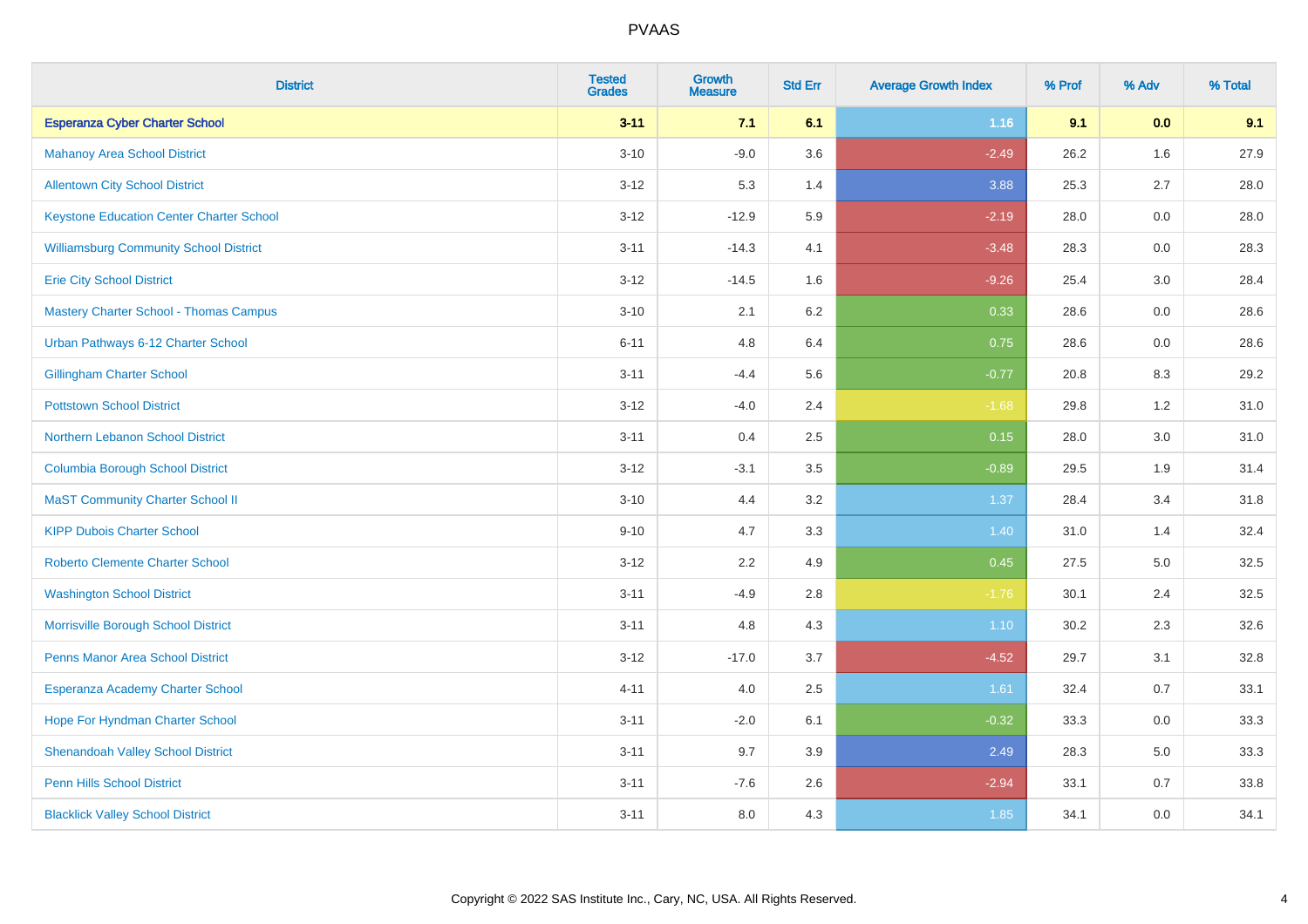| <b>District</b>                                | <b>Tested</b><br><b>Grades</b> | <b>Growth</b><br><b>Measure</b> | <b>Std Err</b> | <b>Average Growth Index</b> | % Prof | % Adv | % Total |
|------------------------------------------------|--------------------------------|---------------------------------|----------------|-----------------------------|--------|-------|---------|
| <b>Esperanza Cyber Charter School</b>          | $3 - 11$                       | 7.1                             | 6.1            | $1.16$                      | 9.1    | 0.0   | 9.1     |
| <b>Bristol Township School District</b>        | $3 - 11$                       | $-13.9$                         | 2.0            | $-7.05$                     | 31.0   | 3.7   | 34.7    |
| <b>Marion Center Area School District</b>      | $3 - 10$                       | $-12.0$                         | 3.1            | $-3.87$                     | 33.7   | 1.1   | 34.8    |
| Southern Huntingdon County School District     | $3 - 11$                       | $-12.9$                         | 3.2            | $-3.98$                     | 32.5   | 2.5   | 35.0    |
| <b>Woodland Hills School District</b>          | $3 - 12$                       | 3.2                             | 2.6            | 1.22                        | 31.4   | 3.6   | 35.0    |
| <b>Achievement House Charter School</b>        | $7 - 11$                       | $-0.7$                          | 4.0            | $-0.17$                     | 32.5   | 2.6   | 35.1    |
| <b>Cornell School District</b>                 | $3 - 11$                       | $-1.6$                          | 5.0            | $-0.32$                     | 33.8   | 1.5   | 35.4    |
| <b>Mckeesport Area School District</b>         | $3 - 12$                       | 9.0                             | 2.4            | 3.72                        | 31.0   | 4.5   | 35.5    |
| <b>Mount Union Area School District</b>        | $3 - 10$                       | $-6.1$                          | 3.1            | $-1.97$                     | 32.2   | 3.4   | 35.6    |
| <b>Carbon Career &amp; Technical Institute</b> | $9 - 11$                       | $-5.7$                          | 3.6            | $-1.59$                     | 34.5   | 1.2   | 35.7    |
| <b>Redbank Valley School District</b>          | $3 - 11$                       | $-9.5$                          | 3.4            | $-2.77$                     | 31.5   | 4.9   | 36.4    |
| <b>Carmichaels Area School District</b>        | $3 - 10$                       | $-9.3$                          | 3.3            | $-2.81$                     | 35.1   | 1.4   | 36.5    |
| <b>Bethlehem-Center School District</b>        | $3 - 10$                       | 8.1                             | 3.3            | 2.46                        | 35.1   | 1.4   | 36.5    |
| <b>New Castle Area School District</b>         | $3 - 12$                       | $-6.4$                          | 2.4            | $-2.66$                     | 32.5   | 4.3   | 36.8    |
| <b>Muhlenberg School District</b>              | $3 - 10$                       | 4.0                             | 1.9            | 2.10                        | 34.2   | 2.6   | 36.8    |
| Northern Lehigh School District                | $3 - 12$                       | $-10.4$                         | 2.7            | $-3.82$                     | 28.0   | 9.3   | 37.3    |
| <b>Northeast Bradford School District</b>      | $3 - 10$                       | $-3.1$                          | 4.0            | $-0.78$                     | 33.9   | 3.4   | 37.3    |
| <b>Northern Potter School District</b>         | $3 - 12$                       | $-13.1$                         | 4.6            | $-2.84$                     | 37.5   | 0.0   | 37.5    |
| <b>Port Allegany School District</b>           | $3 - 11$                       | 4.4                             | 3.6            | 1.21                        | 28.1   | 9.4   | 37.5    |
| <b>West Middlesex Area School District</b>     | $3 - 10$                       | $-8.4$                          | 3.8            | $-2.21$                     | 34.9   | 2.8   | 37.6    |
| <b>Big Beaver Falls Area School District</b>   | $3 - 11$                       | $-3.9$                          | 3.3            | $-1.18$                     | 34.1   | 3.5   | 37.6    |
| <b>Forest Area School District</b>             | $3 - 11$                       | $-4.4$                          | 5.4            | $-0.81$                     | 36.2   | 2.1   | 38.3    |
| <b>William Penn School District</b>            | $3 - 12$                       | 8.3                             | 2.1            | 3.99                        | 35.6   | 3.0   | 38.7    |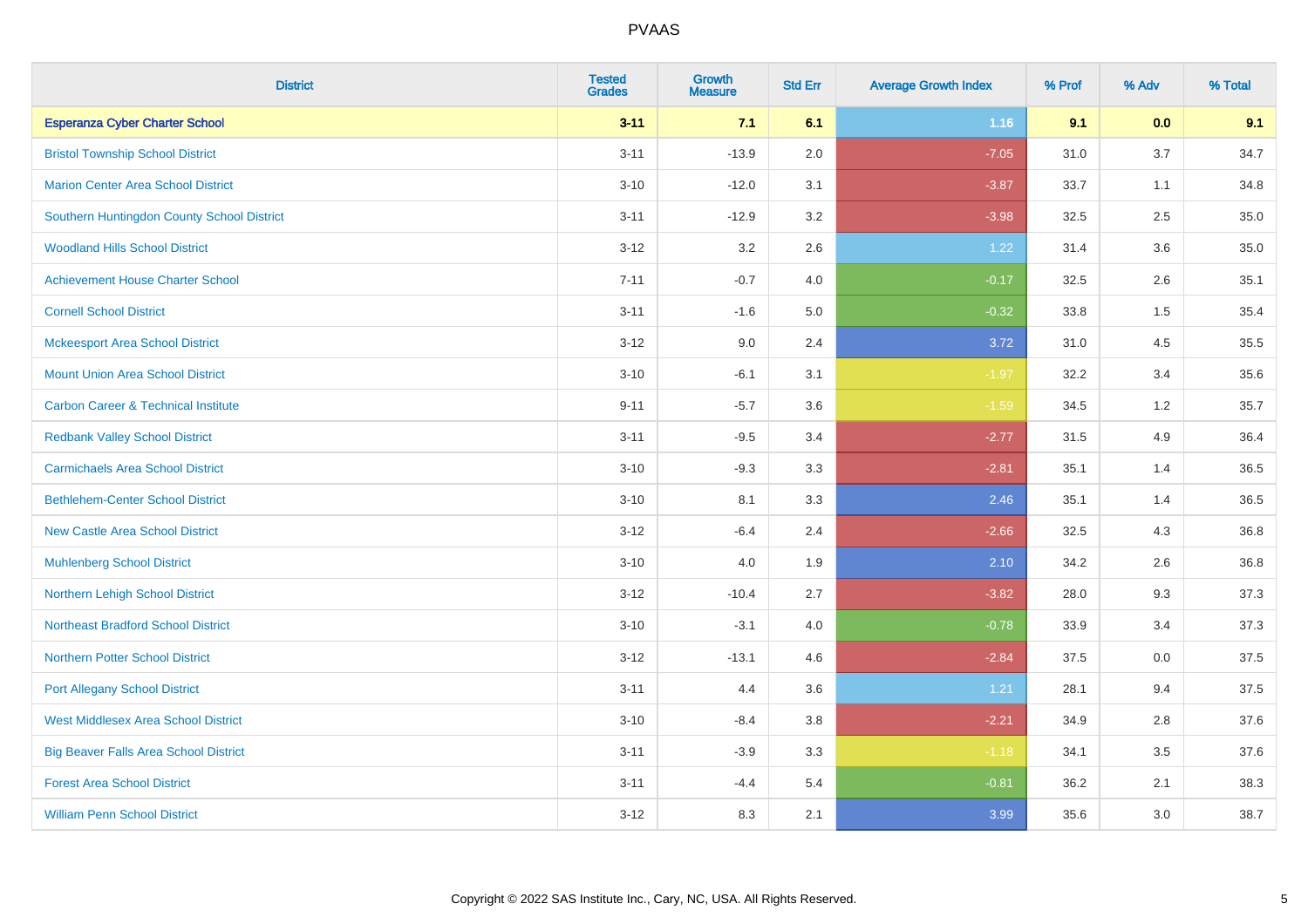| <b>District</b>                            | <b>Tested</b><br><b>Grades</b> | <b>Growth</b><br><b>Measure</b> | <b>Std Err</b> | <b>Average Growth Index</b> | % Prof | % Adv | % Total |
|--------------------------------------------|--------------------------------|---------------------------------|----------------|-----------------------------|--------|-------|---------|
| <b>Esperanza Cyber Charter School</b>      | $3 - 11$                       | 7.1                             | 6.1            | 1.16                        | 9.1    | 0.0   | 9.1     |
| <b>Frazier School District</b>             | $3 - 11$                       | $-17.2$                         | 3.7            | $-4.70$                     | 37.1   | 1.6   | 38.7    |
| <b>Austin Area School District</b>         | $3 - 11$                       | $-5.7$                          | 6.4            | $-0.90$                     | 33.3   | 5.6   | 38.9    |
| <b>Smethport Area School District</b>      | $3 - 12$                       | 0.6                             | 3.9            | 0.15                        | 37.0   | 1.8   | 38.9    |
| <b>Bucks County Technical High School</b>  | $9 - 10$                       | $-12.0$                         | 2.5            | $-4.84$                     | 35.9   | 3.2   | 39.2    |
| <b>Tulpehocken Area School District</b>    | $3 - 12$                       | $-13.7$                         | 2.8            | $-4.81$                     | 36.7   | 2.8   | 39.4    |
| <b>Shikellamy School District</b>          | $3 - 10$                       | $-22.3$                         | 2.5            | $-8.92$                     | 33.3   | 6.1   | 39.5    |
| <b>Union School District</b>               | $3 - 12$                       | 2.3                             | 4.2            | 0.54                        | 32.6   | 7.0   | 39.5    |
| Lackawanna Trail School District           | $3 - 10$                       | $-21.7$                         | 3.5            | $-6.20$                     | 38.5   | 1.5   | 40.0    |
| <b>Ferndale Area School District</b>       | $3 - 10$                       | $-5.8$                          | 4.3            | $-1.33$                     | 40.0   | 0.0   | 40.0    |
| Mastery Charter High School-Lenfest Campus | $7 - 11$                       | 2.5                             | 5.7            | 0.43                        | 40.0   | 0.0   | 40.0    |
| <b>Tussey Mountain School District</b>     | $3 - 12$                       | 1.5                             | 3.7            | 0.40                        | 38.6   | 1.8   | 40.4    |
| <b>Brownsville Area School District</b>    | $3 - 12$                       | $-7.2$                          | 3.9            | $-1.83$                     | 34.4   | 6.1   | 40.5    |
| South Allegheny School District            | $3 - 11$                       | $-8.8$                          | 3.2            | $-2.70$                     | 40.5   | 0.0   | 40.5    |
| <b>Coatesville Area School District</b>    | $3 - 11$                       | $-4.4$                          | 1.7            | $-2.62$                     | 36.3   | 4.2   | 40.5    |
| Jim Thorpe Area School District            | $3 - 11$                       | $-5.8$                          | 2.7            | $-2.19$                     | 33.3   | 7.4   | 40.7    |
| <b>Wilkes-Barre Area School District</b>   | $3 - 11$                       | 0.1                             | 3.2            | 0.02                        | 35.5   | 5.4   | 40.9    |
| <b>Bristol Borough School District</b>     | $3 - 12$                       | $-4.3$                          | 3.4            | $-1.27$                     | 39.7   | 1.3   | 41.0    |
| <b>Dunmore School District</b>             | $3 - 11$                       | $-7.7$                          | 2.9            | $-2.62$                     | 34.0   | 7.2   | 41.2    |
| <b>Shamokin Area School District</b>       | $3 - 11$                       | $-7.7$                          | 4.8            | $-1.60$                     | 38.1   | 3.2   | 41.3    |
| <b>Tri-Valley School District</b>          | $3 - 10$                       | $-6.4$                          | 4.1            | $-1.57$                     | 37.0   | 4.4   | 41.3    |
| <b>Juniata County School District</b>      | $3 - 12$                       | $-4.9$                          | 2.1            | $-2.26$                     | 38.5   | 2.9   | 41.4    |
| Susquehanna Township School District       | $3 - 12$                       | $-5.8$                          | 2.7            | $-2.17$                     | 36.0   | 5.6   | 41.6    |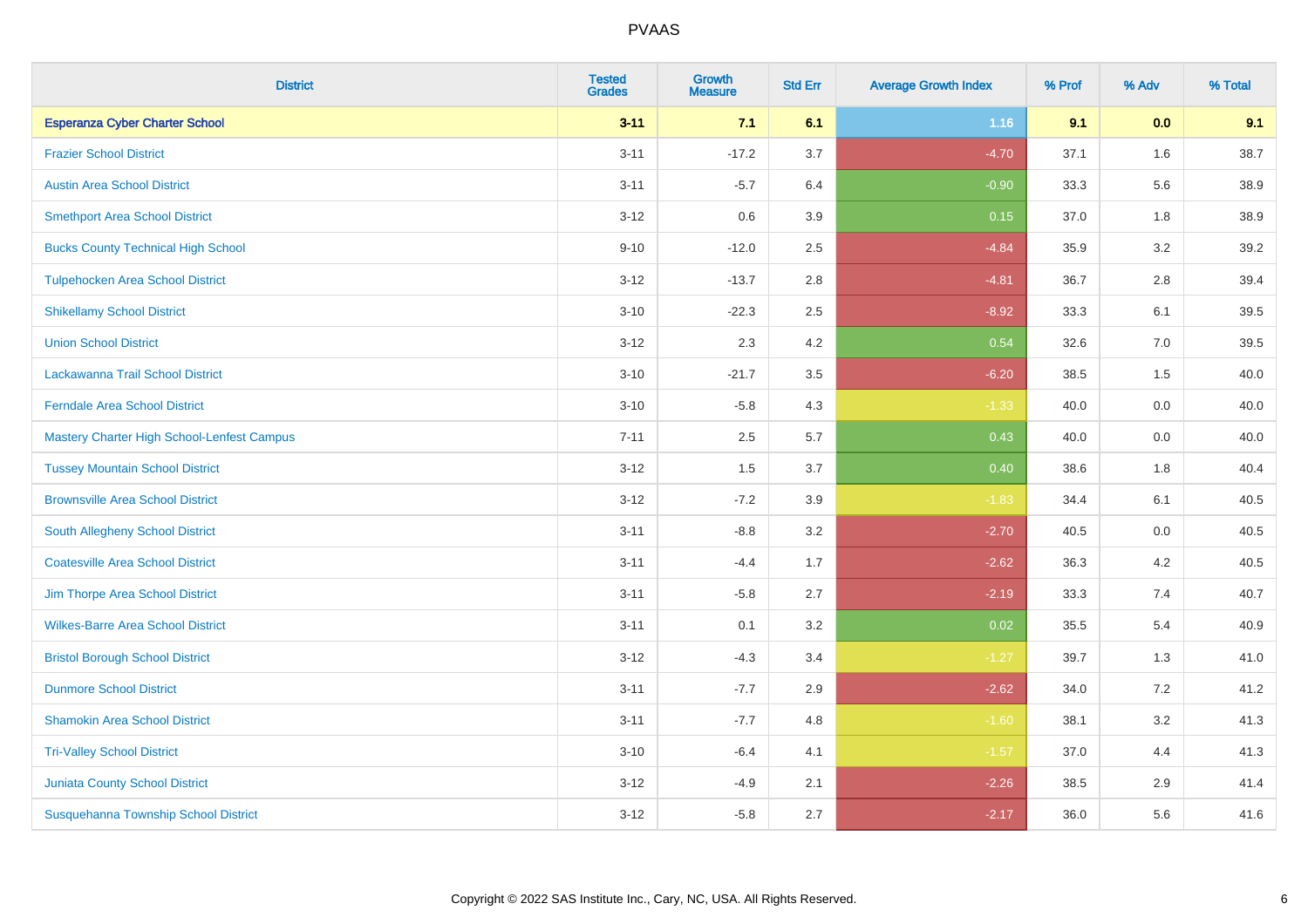| <b>District</b>                                         | <b>Tested</b><br><b>Grades</b> | <b>Growth</b><br><b>Measure</b> | <b>Std Err</b> | <b>Average Growth Index</b> | % Prof | % Adv | % Total |
|---------------------------------------------------------|--------------------------------|---------------------------------|----------------|-----------------------------|--------|-------|---------|
| <b>Esperanza Cyber Charter School</b>                   | $3 - 11$                       | 7.1                             | 6.1            | $1.16$                      | 9.1    | 0.0   | 9.1     |
| <b>East Allegheny School District</b>                   | $3 - 11$                       | $-6.3$                          | 3.3            | $-1.87$                     | 31.9   | 9.7   | 41.7    |
| <b>Northwest Area School District</b>                   | $3 - 10$                       | $-10.0$                         | 3.8            | $-2.59$                     | 34.6   | 7.3   | 41.8    |
| <b>Antietam School District</b>                         | $3 - 10$                       | $-4.3$                          | $3.8\,$        | $-1.13$                     | 36.4   | 5.4   | 41.8    |
| <b>Pittsburgh School District</b>                       | $3 - 11$                       | $-3.3$                          | 1.1            | $-3.04$                     | 33.9   | 8.2   | 42.1    |
| <b>Upper Dauphin Area School District</b>               | $3 - 11$                       | $-6.3$                          | 3.2            | $-1.98$                     | 37.4   | 4.8   | 42.2    |
| <b>Warren County School District</b>                    | $3 - 11$                       | $-0.1$                          | 1.8            | $-0.06$                     | 37.2   | 5.3   | 42.6    |
| <b>Minersville Area School District</b>                 | $3 - 11$                       | $-14.4$                         | 3.7            | $-3.90$                     | 39.3   | 3.3   | 42.6    |
| <b>Annville-Cleona School District</b>                  | $3 - 12$                       | $-12.1$                         | 2.7            | $-4.46$                     | 34.9   | 7.8   | 42.6    |
| Center For Student Learning Charter School At Pennsbury | $6 - 12$                       | $-2.9$                          | 6.1            | $-0.47$                     | 42.9   | 0.0   | 42.9    |
| <b>Canton Area School District</b>                      | $3 - 11$                       | $-5.5$                          | 3.2            | $-1.75$                     | 40.7   | 2.3   | 43.0    |
| <b>Wallenpaupack Area School District</b>               | $3 - 11$                       | $-7.1$                          | 2.3            | $-3.09$                     | 40.8   | 2.4   | 43.1    |
| <b>Easton Area School District</b>                      | $3 - 12$                       | $-4.1$                          | 1.4            | $-2.91$                     | 39.9   | 4.0   | 43.9    |
| <b>West Greene School District</b>                      | $3 - 11$                       | $-4.5$                          | 4.3            | $-1.04$                     | 36.6   | $7.3$ | 43.9    |
| <b>Forest City Regional School District</b>             | $3 - 12$                       | $-6.0$                          | 3.0            | $-1.96$                     | 44.1   | 0.0   | 44.1    |
| <b>Blairsville-Saltsburg School District</b>            | $3 - 11$                       | $-8.0$                          | 3.0            | $-2.68$                     | 37.3   | 7.0   | 44.3    |
| Catasauqua Area School District                         | $3 - 12$                       | $-12.1$                         | 3.0            | $-4.00$                     | 36.8   | 7.6   | 44.3    |
| New Kensington-Arnold School District                   | $3 - 11$                       | $-0.4$                          | 3.8            | $-0.10$                     | 40.7   | 3.7   | 44.4    |
| <b>Corry Area School District</b>                       | $3 - 11$                       | $-5.3$                          | 2.6            | $-2.03$                     | 38.5   | 6.0   | 44.5    |
| <b>York Co School Of Technology</b>                     | $9 - 12$                       | $-3.8$                          | 1.7            | $-2.22$                     | 39.1   | 5.6   | 44.7    |
| Southern Fulton School District                         | $3 - 11$                       | $-23.7$                         | 4.4            | $-5.37$                     | 34.2   | 10.5  | 44.7    |
| Pennsylvania Distance Learning Charter School           | $3 - 12$                       | 9.3                             | 4.2            | 2.22                        | 42.2   | 3.1   | 45.3    |
| Philadelphia City School District                       | $3 - 12$                       | 7.5                             | 0.6            | 12.64                       | 38.4   | 7.0   | 45.4    |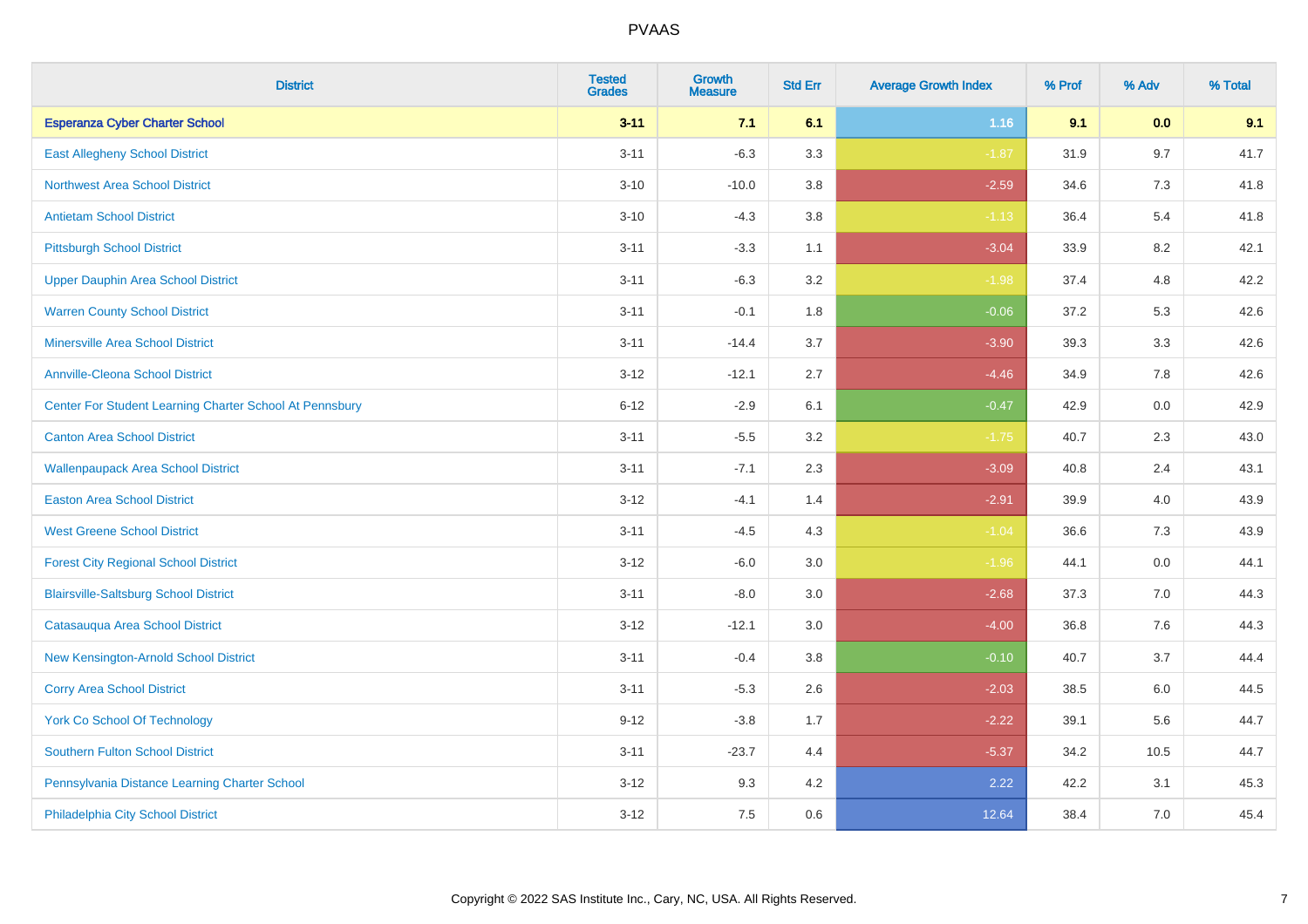| <b>District</b>                          | <b>Tested</b><br><b>Grades</b> | <b>Growth</b><br><b>Measure</b> | <b>Std Err</b> | <b>Average Growth Index</b> | % Prof | % Adv   | % Total |
|------------------------------------------|--------------------------------|---------------------------------|----------------|-----------------------------|--------|---------|---------|
| <b>Esperanza Cyber Charter School</b>    | $3 - 11$                       | 7.1                             | 6.1            | 1.16                        | 9.1    | 0.0     | 9.1     |
| <b>Northwestern School District</b>      | $3 - 11$                       | $-24.9$                         | 3.5            | $-7.13$                     | 42.6   | $2.9\,$ | 45.6    |
| <b>Galeton Area School District</b>      | $3 - 11$                       | 2.2                             | 5.3            | 0.42                        | 41.3   | 4.4     | 45.6    |
| <b>Monessen City School District</b>     | $3 - 10$                       | 8.3                             | 4.5            | 1.85                        | 42.9   | 2.9     | 45.7    |
| <b>Muncy School District</b>             | $3 - 11$                       | $-8.1$                          | 3.7            | $-2.21$                     | 42.0   | 3.8     | 45.8    |
| <b>Conneaut School District</b>          | $3 - 12$                       | $-7.5$                          | 2.6            | $-2.91$                     | 38.4   | 7.4     | 45.8    |
| <b>Towanda Area School District</b>      | $3 - 11$                       | 4.0                             | 2.8            | 1.44                        | 39.4   | 6.6     | 46.0    |
| <b>Union City Area School District</b>   | $3 - 12$                       | $-10.2$                         | 3.6            | $-2.87$                     | 42.9   | 3.2     | 46.0    |
| <b>Collegium Charter School</b>          | $3 - 10$                       | 5.9                             | 2.5            | 2.33                        | 38.1   | 7.9     | 46.0    |
| <b>Solanco School District</b>           | $3 - 11$                       | $-11.0$                         | 2.0            | $-5.55$                     | 41.6   | 4.5     | 46.1    |
| <b>Clearfield Area School District</b>   | $3 - 10$                       | $-9.4$                          | 2.6            | $-3.56$                     | 43.0   | 3.1     | 46.1    |
| Mifflinburg Area School District         | $3 - 11$                       | $-15.8$                         | 2.5            | $-6.30$                     | 42.4   | 4.0     | 46.4    |
| <b>Tamaqua Area School District</b>      | $3 - 12$                       | $-8.2$                          | 2.5            | $-3.24$                     | 44.5   | $1.9$   | 46.4    |
| <b>Curwensville Area School District</b> | $3 - 11$                       | $-27.9$                         | 4.1            | $-6.72$                     | 42.5   | 4.1     | 46.6    |
| Harmony Area School District             | $3 - 10$                       | 4.5                             | 6.3            | 0.72                        | 33.3   | 13.3    | 46.7    |
| <b>Fannett-Metal School District</b>     | $3 - 11$                       | $-3.4$                          | 5.1            | $-0.67$                     | 38.7   | 8.1     | 46.8    |
| North Schuylkill School District         | $3 - 11$                       | $-1.0$                          | 2.4            | $-0.42$                     | 41.8   | 5.1     | 46.8    |
| <b>Reach Cyber Charter School</b>        | $3 - 11$                       | 8.1                             | 4.7            | 1.72                        | 42.4   | 4.6     | 47.0    |
| Huntingdon Area School District          | $3 - 11$                       | $-2.0$                          | 2.7            | $-0.72$                     | 36.8   | 10.3    | 47.0    |
| <b>Bensalem Township School District</b> | $3 - 11$                       | 1.6                             | 1.6            | 0.98                        | 38.8   | 8.3     | 47.1    |
| <b>Mount Carmel Area School District</b> | $3 - 11$                       | $-0.6$                          | 3.1            | $-0.18$                     | 45.3   | 2.1     | 47.4    |
| <b>Big Spring School District</b>        | $3 - 11$                       | $-9.8$                          | 2.4            | $-4.00$                     | 38.6   | 8.9     | 47.5    |
| <b>Berwick Area School District</b>      | $3 - 11$                       | $-9.3$                          | 2.6            | $-3.59$                     | 42.1   | 5.5     | 47.6    |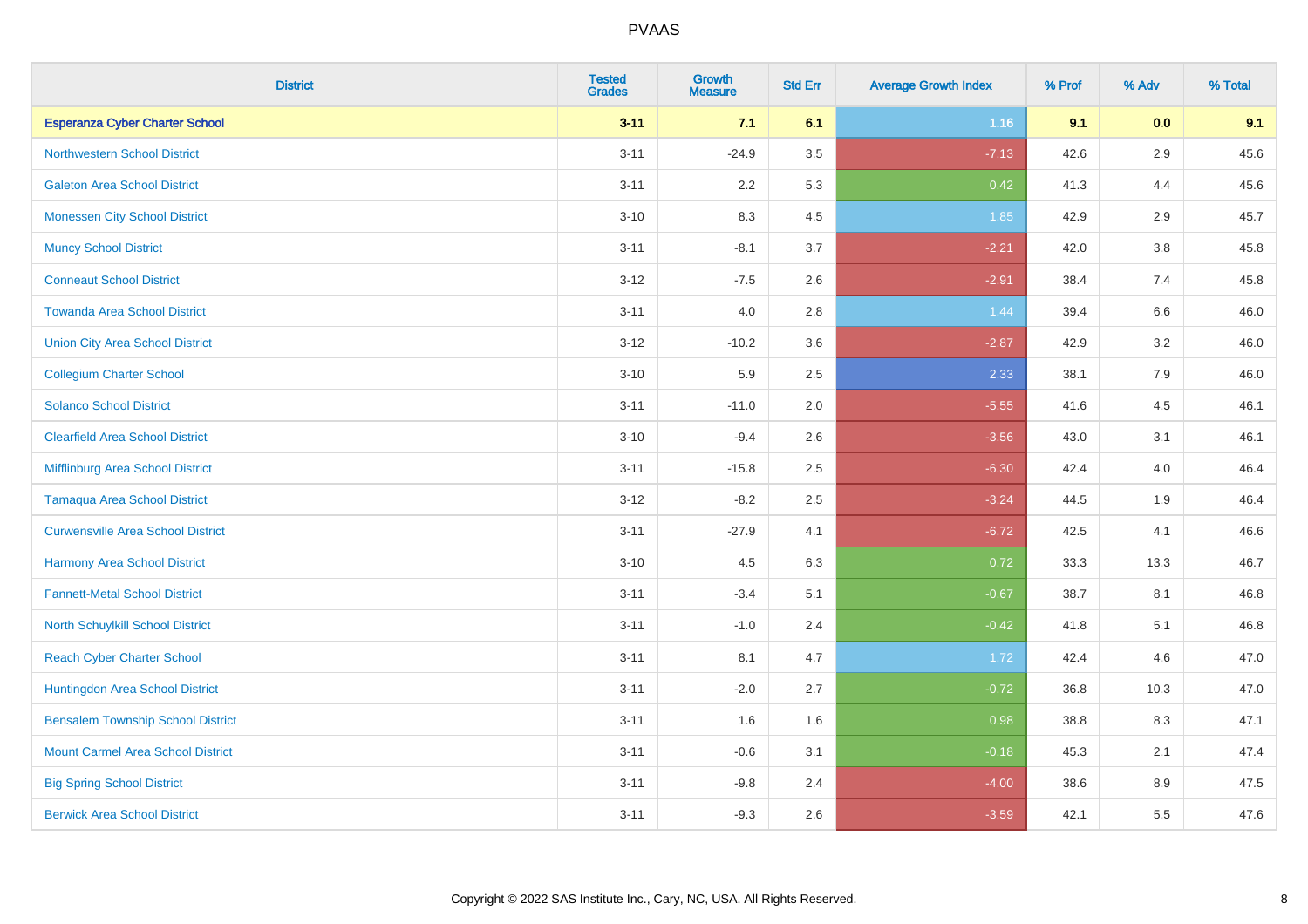| <b>District</b>                         | <b>Tested</b><br><b>Grades</b> | <b>Growth</b><br><b>Measure</b> | <b>Std Err</b> | <b>Average Growth Index</b> | % Prof | % Adv   | % Total |
|-----------------------------------------|--------------------------------|---------------------------------|----------------|-----------------------------|--------|---------|---------|
| <b>Esperanza Cyber Charter School</b>   | $3 - 11$                       | 7.1                             | 6.1            | 1.16                        | 9.1    | 0.0     | 9.1     |
| <b>Pittston Area School District</b>    | $3 - 11$                       | $-10.1$                         | 5.6            | $-1.80$                     | 38.1   | $9.5\,$ | 47.6    |
| <b>Blue Ridge School District</b>       | $3 - 11$                       | $-0.5$                          | 3.6            | $-0.12$                     | 44.6   | 3.1     | 47.7    |
| Juniata Valley School District          | $3 - 11$                       | $-3.9$                          | 3.5            | $-1.10$                     | 44.4   | 3.5     | 47.8    |
| <b>Freedom Area School District</b>     | $3 - 11$                       | $-7.1$                          | 3.0            | $-2.37$                     | 43.8   | 4.2     | 47.9    |
| Jefferson-Morgan School District        | $3 - 10$                       | $-9.9$                          | 4.2            | $-2.35$                     | 43.8   | 4.2     | 47.9    |
| <b>Titusville Area School District</b>  | $3 - 11$                       | $-13.2$                         | 2.6            | $-4.99$                     | 43.2   | 4.8     | 48.0    |
| <b>Highlands School District</b>        | $3 - 11$                       | $-7.4$                          | 2.7            | $-2.76$                     | 44.4   | 3.7     | 48.2    |
| <b>Purchase Line School District</b>    | $3 - 12$                       | 1.7                             | 3.5            | 0.47                        | 43.1   | 5.4     | 48.5    |
| <b>Moshannon Valley School District</b> | $3 - 10$                       | $-7.0$                          | 3.4            | $-2.01$                     | 48.5   | 0.0     | 48.5    |
| <b>Hanover Area School District</b>     | $3 - 11$                       | 2.2                             | 4.6            | 0.48                        | 42.9   | 5.7     | 48.6    |
| <b>Benton Area School District</b>      | $3 - 10$                       | $-9.7$                          | 4.5            | $-2.18$                     | 43.2   | 5.4     | 48.6    |
| <b>City CHS</b>                         | $10 - 11$                      | 13.6                            | 2.7            | 5.12                        | 45.8   | 3.0     | 48.8    |
| <b>Pequea Valley School District</b>    | $3 - 11$                       | $-5.8$                          | 3.2            | $-1.80$                     | 39.8   | 9.1     | 48.9    |
| <b>Troy Area School District</b>        | $3 - 10$                       | $-4.3$                          | 3.4            | $-1.26$                     | 43.2   | 5.7     | 48.9    |
| <b>Warrior Run School District</b>      | $3 - 11$                       | 4.6                             | 3.0            | 1.51                        | 40.9   | 8.1     | 49.0    |
| <b>Bangor Area School District</b>      | $3-12$                         | $-0.9$                          | 2.0            | $-0.43$                     | 44.3   | 4.7     | 49.0    |
| <b>West Branch Area School District</b> | $3 - 11$                       | 0.2                             | 3.8            | 0.05                        | 47.2   | 1.9     | 49.1    |
| <b>Scranton School District</b>         | $3 - 12$                       | $-2.9$                          | 2.4            | $-1.22$                     | 45.6   | 3.6     | 49.1    |
| <b>Oxford Area School District</b>      | $3 - 11$                       | $-4.3$                          | 1.9            | $-2.26$                     | 41.3   | 8.0     | 49.3    |
| <b>Keystone Central School District</b> | $3 - 11$                       | $-5.1$                          | 2.0            | $-2.46$                     | 44.7   | 4.6     | 49.4    |
| <b>Kane Area School District</b>        | $3 - 10$                       | $-3.7$                          | 3.2            | $-1.17$                     | 39.5   | 9.9     | 49.4    |
| <b>Agora Cyber Charter School</b>       | $3 - 11$                       | 5.8                             | 2.6            | 2.28                        | 42.8   | 6.6     | 49.4    |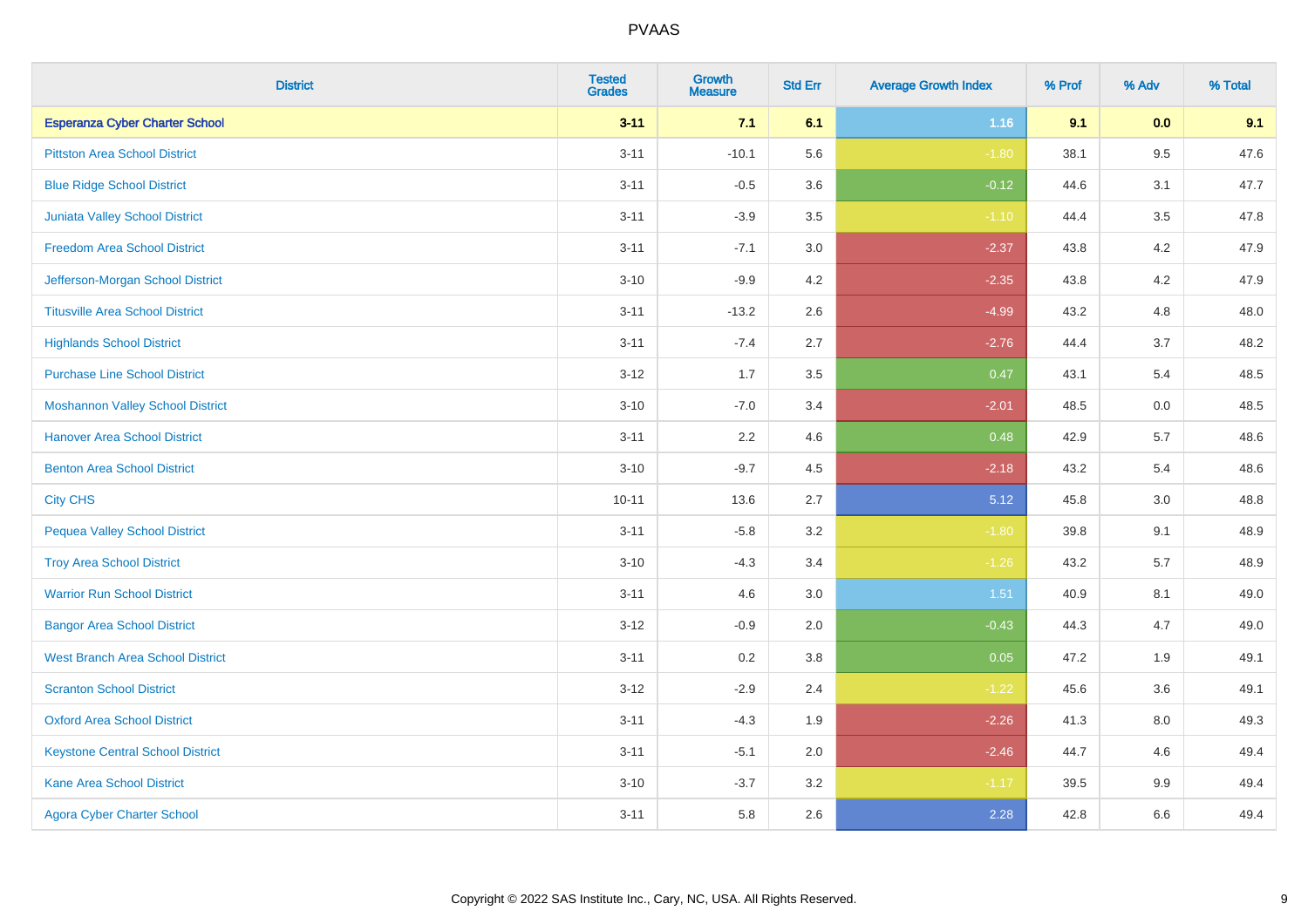| <b>District</b>                               | <b>Tested</b><br><b>Grades</b> | <b>Growth</b><br><b>Measure</b> | <b>Std Err</b> | <b>Average Growth Index</b> | % Prof | % Adv | % Total  |
|-----------------------------------------------|--------------------------------|---------------------------------|----------------|-----------------------------|--------|-------|----------|
| <b>Esperanza Cyber Charter School</b>         | $3 - 11$                       | 7.1                             | 6.1            | 1.16                        | 9.1    | 0.0   | 9.1      |
| <b>Ringgold School District</b>               | $3 - 11$                       | $-14.7$                         | 2.4            | $-6.04$                     | 41.5   | 7.9   | 49.4     |
| <b>Elk Lake School District</b>               | $3 - 11$                       | $-4.0$                          | 3.3            | $-1.23$                     | 46.2   | 3.3   | 49.4     |
| <b>Westmont Hilltop School District</b>       | $3 - 11$                       | $-4.0$                          | 2.8            | $-1.40$                     | 36.3   | 13.3  | 49.6     |
| <b>Governor Mifflin School District</b>       | $3 - 11$                       | 4.1                             | 1.8            | 2.33                        | 42.5   | 7.2   | 49.7     |
| <b>New Foundations Charter School</b>         | $3 - 11$                       | 5.4                             | 2.2            | 2.41                        | 47.2   | 2.5   | 49.8     |
| Penn-Delco School District                    | $3 - 11$                       | $-6.8$                          | 1.9            | $-3.51$                     | 46.6   | 3.2   | 49.8     |
| <b>West Mifflin Area School District</b>      | $3 - 12$                       | $-12.3$                         | 2.9            | $-4.22$                     | 39.7   | 10.3  | 50.0     |
| <b>Pine Grove Area School District</b>        | $3 - 11$                       | $-7.7$                          | 2.9            | $-2.66$                     | 42.3   | 7.7   | 50.0     |
| South Williamsport Area School District       | $3 - 10$                       | $-5.7$                          | 2.5            | $-2.30$                     | 45.5   | 4.5   | $50.0\,$ |
| <b>Portage Area School District</b>           | $3 - 10$                       | $-8.1$                          | 3.6            | $-2.26$                     | 40.6   | 9.4   | 50.0     |
| Meyersdale Area School District               | $3 - 11$                       | 4.2                             | 4.0            | 1.07                        | 43.1   | 6.9   | 50.0     |
| Mastery Charter School - Hardy Williams       | $3 - 11$                       | 11.4                            | 3.4            | 3.33                        | 44.3   | 5.7   | 50.0     |
| Oil City Area School District                 | $3 - 11$                       | $-2.9$                          | 2.6            | $-1.08$                     | 44.4   | 5.8   | 50.2     |
| <b>Pottsville Area School District</b>        | $3 - 12$                       | 4.4                             | 2.3            | 1.94                        | 44.8   | 5.4   | $50.2\,$ |
| <b>Wattsburg Area School District</b>         | $3 - 11$                       | 6.5                             | 2.7            | 2.43                        | 42.7   | 7.6   | 50.3     |
| <b>Greater Nanticoke Area School District</b> | $3 - 12$                       | 11.2                            | 2.8            | 4.01                        | 38.0   | 12.4  | 50.4     |
| Pocono Mountain School District               | $3 - 12$                       | 6.8                             | 1.5            | 4.62                        | 45.8   | 5.0   | 50.7     |
| <b>Claysburg-Kimmel School District</b>       | $3 - 11$                       | $-5.7$                          | 4.0            | $-1.42$                     | 42.9   | 8.2   | 51.0     |
| <b>Crawford Central School District</b>       | $3 - 11$                       | $-4.7$                          | 2.2            | $-2.15$                     | 40.6   | 10.5  | 51.1     |
| <b>Chichester School District</b>             | $3 - 11$                       | $-2.7$                          | 2.3            | $-1.17$                     | 44.6   | 6.6   | 51.2     |
| Pennsylvania Cyber Charter School             | $3 - 11$                       | 11.6                            | 1.5            | 7.54                        | 46.3   | 5.0   | 51.3     |
| <b>Chambersburg Area School District</b>      | $3 - 11$                       | $-9.5$                          | 1.3            | $-7.20$                     | 42.7   | 8.6   | 51.4     |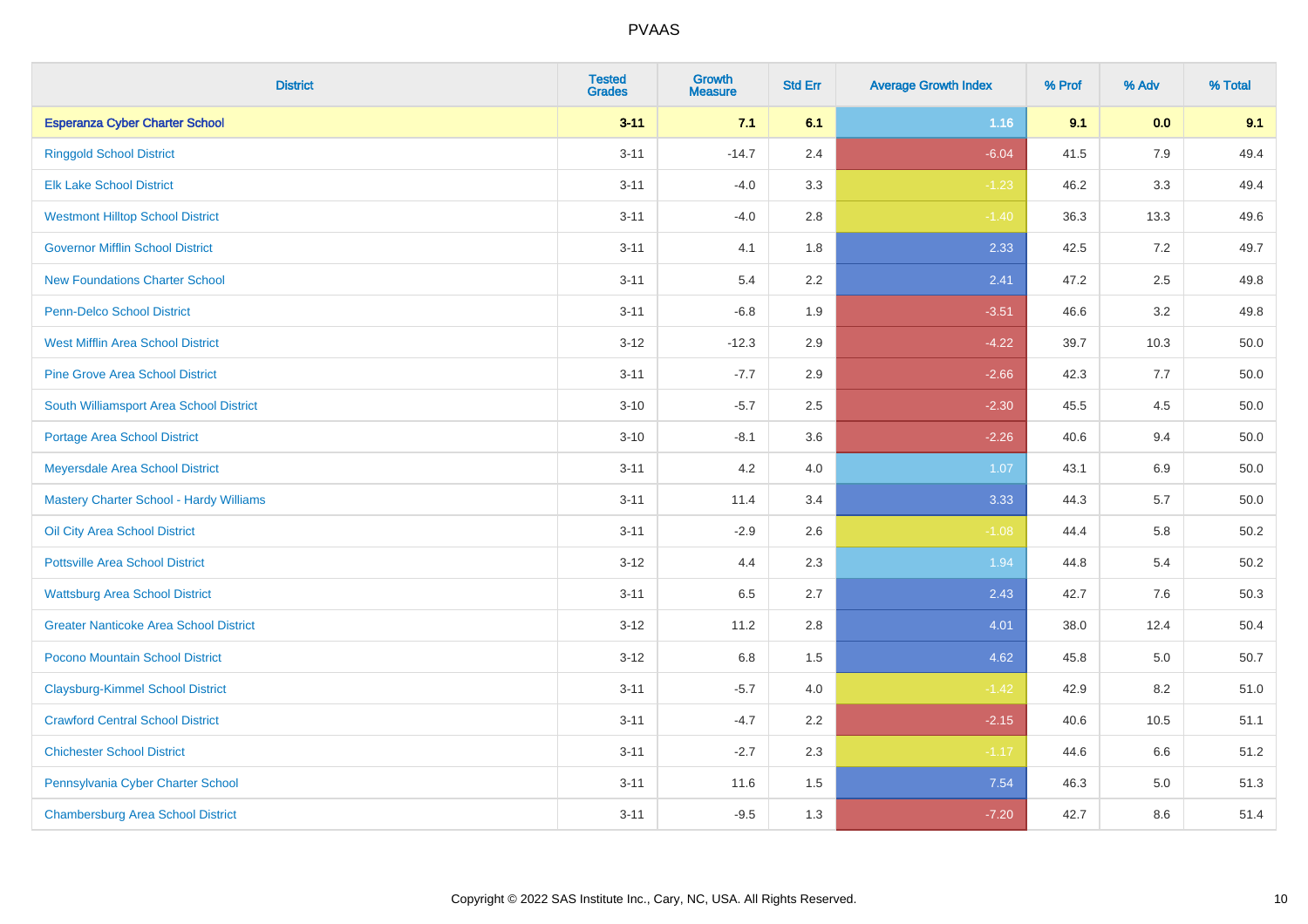| <b>District</b>                               | <b>Tested</b><br><b>Grades</b> | <b>Growth</b><br><b>Measure</b> | <b>Std Err</b> | <b>Average Growth Index</b> | % Prof | % Adv   | % Total |
|-----------------------------------------------|--------------------------------|---------------------------------|----------------|-----------------------------|--------|---------|---------|
| <b>Esperanza Cyber Charter School</b>         | $3 - 11$                       | 7.1                             | 6.1            | 1.16                        | 9.1    | 0.0     | 9.1     |
| Lehigh Valley Academy Regional Charter School | $3 - 11$                       | 0.7                             | 2.3            | 0.32                        | 46.3   | $5.0\,$ | 51.4    |
| <b>Burgettstown Area School District</b>      | $3 - 11$                       | $-2.1$                          | 3.4            | $-0.62$                     | 50.0   | 1.4     | 51.4    |
| <b>Interboro School District</b>              | $3 - 12$                       | $-7.3$                          | 2.1            | $-3.43$                     | 46.6   | 4.8     | 51.4    |
| <b>Carlynton School District</b>              | $3 - 11$                       | 7.3                             | 3.3            | 2.22                        | 41.0   | 10.5    | 51.6    |
| <b>Middletown Area School District</b>        | $3 - 11$                       | $-5.3$                          | 2.6            | $-2.05$                     | 46.4   | 5.3     | 51.7    |
| <b>Upper Darby School District</b>            | $3 - 12$                       | 6.9                             | 1.5            | 4.62                        | 45.0   | 6.7     | 51.7    |
| <b>Hamburg Area School District</b>           | $3 - 11$                       | 8.9                             | 2.5            | 3.63                        | 43.5   | 8.2     | 51.7    |
| <b>Forbes Road School District</b>            | $3 - 11$                       | 2.8                             | 5.1            | 0.56                        | 41.4   | 10.3    | 51.7    |
| <b>Butler Area School District</b>            | $3 - 11$                       | $-6.5$                          | $1.5$          | $-4.26$                     | 42.5   | 9.4     | 51.9    |
| <b>Riverside School District</b>              | $3 - 11$                       | $-3.2$                          | 3.0            | $-1.09$                     | 43.0   | 9.0     | 52.0    |
| Schuylkill Haven Area School District         | $3 - 11$                       | $-15.3$                         | 3.1            | $-4.87$                     | 49.7   | 2.4     | 52.1    |
| <b>Panther Valley School District</b>         | $3 - 12$                       | $-0.6$                          | 3.3            | $-0.19$                     | 47.9   | 4.3     | 52.1    |
| <b>Montrose Area School District</b>          | $3 - 10$                       | $-5.5$                          | 3.0            | $-1.82$                     | 46.7   | 5.4     | 52.2    |
| <b>Stroudsburg Area School District</b>       | $3 - 11$                       | 5.5                             | 1.9            | 2.88                        | 48.1   | 4.2     | 52.3    |
| <b>Lakeland School District</b>               | $3 - 11$                       | 1.1                             | 2.8            | 0.38                        | 48.6   | 3.7     | 52.3    |
| <b>Milton Area School District</b>            | $3 - 11$                       | $-8.7$                          | 2.5            | $-3.52$                     | 45.4   | $6.9\,$ | 52.3    |
| <b>Chestnut Ridge School District</b>         | $3 - 12$                       | $-3.4$                          | 2.9            | $-1.17$                     | 46.6   | 5.8     | 52.4    |
| <b>Greensburg Salem School District</b>       | $3 - 11$                       | $-4.4$                          | 2.4            | $-1.88$                     | 47.6   | 4.9     | 52.4    |
| <b>Wyoming Valley West School District</b>    | $3 - 11$                       | $-2.2$                          | 2.4            | $-0.91$                     | 49.4   | 3.0     | 52.4    |
| <b>California Area School District</b>        | $3 - 10$                       | $-7.3$                          | 3.6            | $-2.02$                     | 42.6   | 9.8     | 52.5    |
| <b>East Lycoming School District</b>          | $3 - 11$                       | $-6.0$                          | 2.7            | $-2.24$                     | 48.3   | 4.2     | 52.5    |
| <b>Northern Cambria School District</b>       | $3 - 11$                       | 10.0                            | 3.3            | 3.04                        | 47.4   | 5.1     | 52.6    |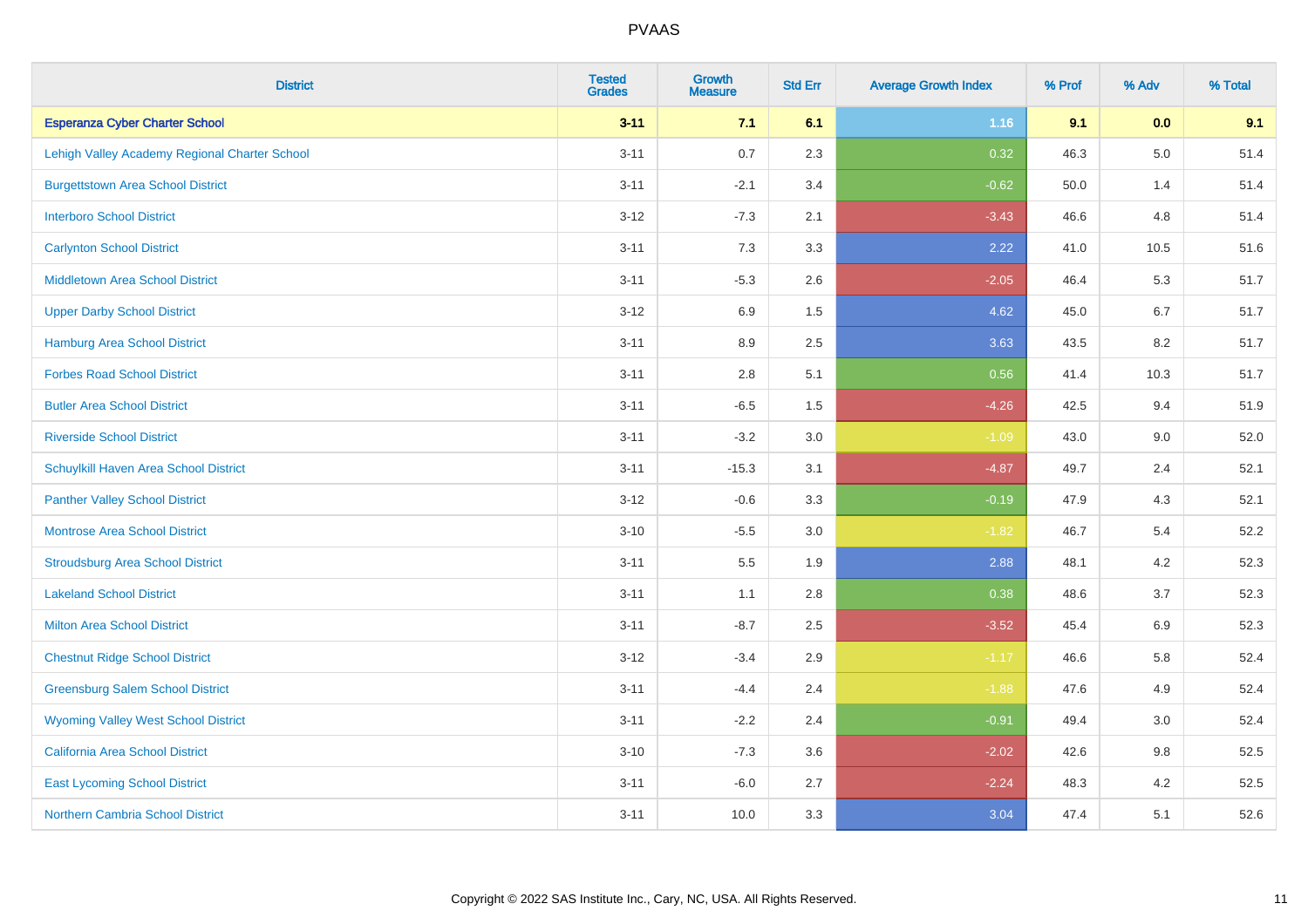| <b>District</b>                              | <b>Tested</b><br><b>Grades</b> | <b>Growth</b><br><b>Measure</b> | <b>Std Err</b> | <b>Average Growth Index</b> | % Prof | % Adv | % Total |
|----------------------------------------------|--------------------------------|---------------------------------|----------------|-----------------------------|--------|-------|---------|
| <b>Esperanza Cyber Charter School</b>        | $3 - 11$                       | 7.1                             | 6.1            | 1.16                        | 9.1    | 0.0   | 9.1     |
| <b>Mount Pleasant Area School District</b>   | $3 - 11$                       | $-5.0$                          | 2.6            | $-1.93$                     | 52.6   | 0.0   | 52.6    |
| <b>Franklin Area School District</b>         | $3 - 11$                       | 6.6                             | 2.8            | 2.34                        | 48.2   | 4.5   | 52.7    |
| Hatboro-Horsham School District              | $3 - 11$                       | $-12.8$                         | 1.7            | $-7.47$                     | 45.6   | 7.2   | 52.8    |
| <b>Salisbury Township School District</b>    | $3 - 11$                       | 6.3                             | 3.6            | 1.77                        | 46.2   | 6.6   | 52.8    |
| <b>Grove City Area School District</b>       | $3 - 12$                       | 5.1                             | 2.4            | 2.09                        | 36.4   | 16.5  | 52.8    |
| <b>Hazleton Area School District</b>         | $3 - 11$                       | 9.6                             | 1.4            | 6.77                        | 45.0   | 7.8   | 52.9    |
| <b>Mid Valley School District</b>            | $3 - 10$                       | $-1.7$                          | 3.0            | $-0.55$                     | 45.1   | 7.8   | 52.9    |
| <b>Tuscarora School District</b>             | $3 - 11$                       | $-0.6$                          | 2.3            | $-0.27$                     | 45.1   | 8.1   | 53.2    |
| <b>Connellsville Area School District</b>    | $3 - 11$                       | 6.1                             | 2.0            | 3.05                        | 45.4   | 7.8   | 53.2    |
| <b>Exeter Township School District</b>       | $3 - 11$                       | $-10.4$                         | 1.9            | $-5.44$                     | 50.6   | 2.7   | 53.3    |
| Philadelphia Academy Charter School          | $3 - 11$                       | $-8.9$                          | 2.9            | $-3.04$                     | 50.5   | 2.9   | 53.4    |
| <b>Sharon City School District</b>           | $3 - 11$                       | 4.9                             | 2.6            | 1.87                        | 48.2   | 5.3   | 53.4    |
| <b>MaST Community Charter School</b>         | $3 - 10$                       | $-4.1$                          | 2.7            | $-1.52$                     | 44.0   | 9.5   | 53.4    |
| <b>East Stroudsburg Area School District</b> | $3 - 11$                       | 0.1                             | 1.6            | 0.05                        | 45.8   | 7.8   | 53.6    |
| <b>Conemaugh Valley School District</b>      | $3 - 12$                       | $-3.2$                          | 4.1            | $-0.78$                     | 48.2   | 5.6   | 53.7    |
| <b>North Star School District</b>            | $3 - 11$                       | $-8.7$                          | 3.5            | $-2.51$                     | 47.8   | 6.0   | 53.7    |
| <b>Mifflin County School District</b>        | $3 - 11$                       | 9.1                             | 1.7            | 5.49                        | 47.1   | 6.7   | 53.8    |
| <b>Ridley School District</b>                | $3 - 12$                       | 10.0                            | 1.6            | 6.10                        | 45.6   | 8.2   | 53.8    |
| <b>Pottsgrove School District</b>            | $3 - 11$                       | 2.8                             | 2.0            | 1.35                        | 44.0   | 10.0  | 53.9    |
| <b>Bradford Area School District</b>         | $3 - 12$                       | $-9.3$                          | 2.4            | $-3.87$                     | 45.8   | 8.3   | 54.2    |
| <b>Conrad Weiser Area School District</b>    | $3 - 11$                       | 3.6                             | 2.2            | 1.63                        | 52.1   | 2.1   | 54.2    |
| Jeannette City School District               | $3 - 11$                       | $-4.3$                          | 3.8            | $-1.13$                     | 46.7   | 7.5   | 54.2    |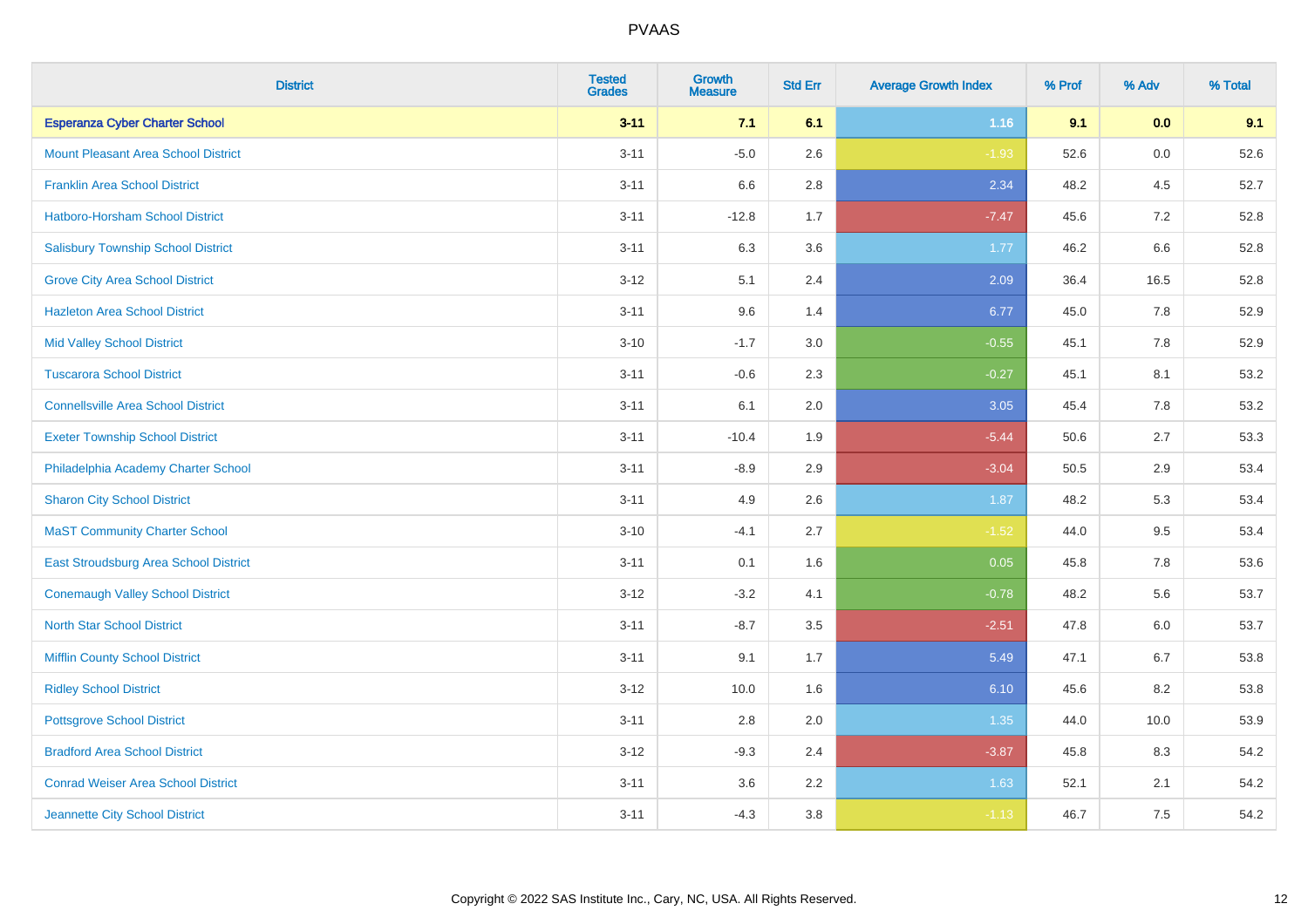| <b>District</b>                              | <b>Tested</b><br><b>Grades</b> | Growth<br><b>Measure</b> | <b>Std Err</b> | <b>Average Growth Index</b> | % Prof | % Adv | % Total |
|----------------------------------------------|--------------------------------|--------------------------|----------------|-----------------------------|--------|-------|---------|
| <b>Esperanza Cyber Charter School</b>        | $3 - 11$                       | 7.1                      | 6.1            | 1.16                        | 9.1    | 0.0   | 9.1     |
| Southern Tioga School District               | $3 - 11$                       | $-11.5$                  | 2.7            | $-4.25$                     | 47.8   | 6.4   | 54.3    |
| <b>Penncrest School District</b>             | $3 - 11$                       | 5.7                      | $2.2\,$        | 2.57                        | 47.2   | 7.1   | 54.3    |
| <b>Athens Area School District</b>           | $3 - 11$                       | 1.6                      | 2.5            | 0.64                        | 46.9   | 7.6   | 54.5    |
| <b>Laurel Highlands School District</b>      | $3 - 11$                       | 4.3                      | 2.4            | 1.81                        | 44.9   | 9.6   | 54.5    |
| <b>Tunkhannock Area School District</b>      | $3 - 11$                       | 2.3                      | $2.2\,$        | $1.01$                      | 44.9   | 9.6   | 54.6    |
| <b>Yough School District</b>                 | $3 - 10$                       | $-6.6$                   | 2.7            | $-2.43$                     | 50.8   | 4.0   | 54.8    |
| Insight PA Cyber Charter School              | $3 - 11$                       | 0.7                      | 5.7            | 0.12                        | 50.0   | 4.8   | 54.8    |
| <b>Forest Hills School District</b>          | $3 - 11$                       | $-7.3$                   | 2.7            | $-2.74$                     | 41.1   | 13.7  | 54.8    |
| <b>Pennridge School District</b>             | $3 - 10$                       | $-16.8$                  | 1.4            | $-11.59$                    | 46.8   | 8.0   | 54.9    |
| <b>Blue Mountain School District</b>         | $3 - 10$                       | $-5.8$                   | 2.3            | $-2.56$                     | 46.6   | 8.5   | 55.1    |
| <b>York Academy Regional Charter School</b>  | $3 - 11$                       | 9.0                      | 5.0            | 1.79                        | 55.2   | 0.0   | 55.2    |
| Northern Tioga School District               | $3-12$                         | $-7.5$                   | 2.8            | $-2.64$                     | 54.0   | 1.2   | 55.2    |
| <b>Glendale School District</b>              | $3 - 10$                       | $-0.9$                   | 3.7            | $-0.24$                     | 50.0   | 5.4   | 55.4    |
| <b>Cornwall-Lebanon School District</b>      | $3 - 11$                       | 8.3                      | 1.6            | 5.08                        | 47.2   | 8.4   | 55.6    |
| <b>Elizabeth Forward School District</b>     | $3 - 11$                       | $-8.4$                   | 2.4            | $-3.41$                     | 51.7   | 4.0   | 55.7    |
| <b>Altoona Area School District</b>          | $3 - 12$                       | 3.3                      | 1.6            | 1.99                        | 47.7   | 8.2   | 55.9    |
| <b>Iroquois School District</b>              | $3 - 11$                       | 13.1                     | 3.0            | 4.35                        | 48.2   | 7.8   | 56.0    |
| <b>Oley Valley School District</b>           | $3 - 11$                       | $-0.4$                   | 2.8            | $-0.15$                     | 43.1   | 12.9  | 56.0    |
| <b>Cheltenham School District</b>            | $3 - 11$                       | $-1.4$                   | 2.1            | $-0.67$                     | 46.1   | 10.0  | 56.1    |
| Jersey Shore Area School District            | $3 - 11$                       | 0.5                      | 2.6            | 0.21                        | 47.1   | 9.2   | 56.2    |
| <b>Tidioute Community Charter School</b>     | $3 - 11$                       | 5.7                      | 5.1            | 1.11                        | 34.4   | 21.9  | 56.2    |
| <b>Susquehanna Community School District</b> | $3 - 11$                       | $-2.8$                   | 4.2            | $-0.66$                     | 49.4   | 6.9   | 56.3    |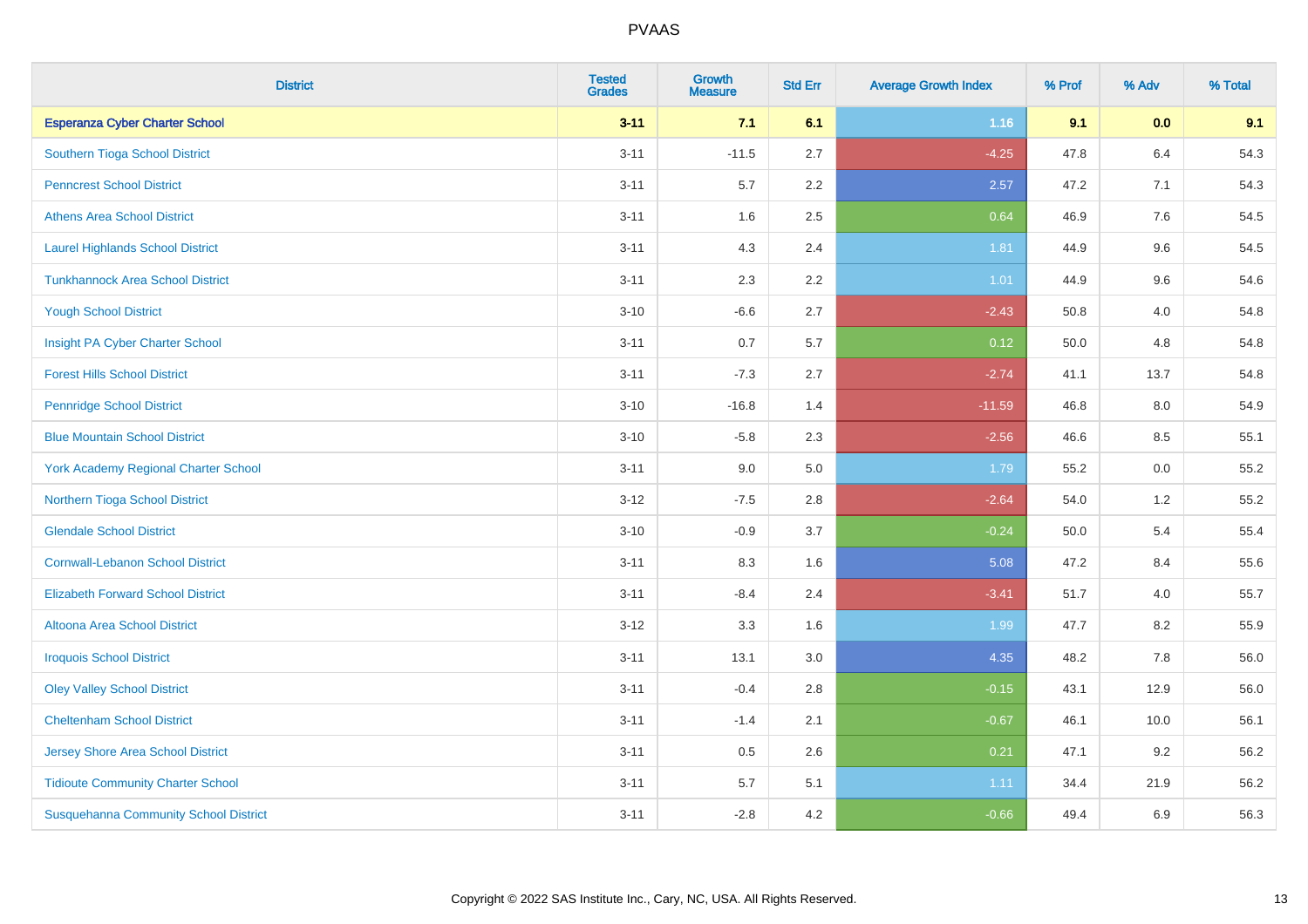| <b>District</b>                                    | <b>Tested</b><br><b>Grades</b> | <b>Growth</b><br><b>Measure</b> | <b>Std Err</b> | <b>Average Growth Index</b> | % Prof | % Adv | % Total |
|----------------------------------------------------|--------------------------------|---------------------------------|----------------|-----------------------------|--------|-------|---------|
| <b>Esperanza Cyber Charter School</b>              | $3 - 11$                       | 7.1                             | 6.1            | 1.16                        | 9.1    | 0.0   | 9.1     |
| <b>Moniteau School District</b>                    | $3 - 11$                       | $-11.8$                         | 3.3            | $-3.56$                     | 50.0   | 6.3   | 56.3    |
| <b>Steel Valley School District</b>                | $3 - 11$                       | 6.5                             | 3.4            | 1.89                        | 50.7   | 5.6   | 56.3    |
| <b>Commonwealth Charter Academy Charter School</b> | $3 - 10$                       | 9.1                             | 1.9            | 4.90                        | 47.2   | 9.1   | 56.3    |
| <b>Loyalsock Township School District</b>          | $3 - 12$                       | 4.2                             | 2.8            | 1.47                        | 54.3   | 2.1   | 56.4    |
| <b>Whitehall-Coplay School District</b>            | $3 - 11$                       | 6.1                             | 1.8            | 3.45                        | 49.3   | 7.4   | 56.6    |
| <b>Bethlehem Area School District</b>              | $3 - 11$                       | 9.3                             | 1.1            | 8.15                        | 44.7   | 12.0  | 56.7    |
| <b>Allegheny-Clarion Valley School District</b>    | $3 - 10$                       | 7.8                             | 4.7            | 1.65                        | 53.3   | 3.3   | 56.7    |
| <b>Lehighton Area School District</b>              | $3 - 11$                       | $-1.6$                          | 2.3            | $-0.70$                     | 51.1   | 5.6   | 56.7    |
| South Side Area School District                    | $3 - 11$                       | $-1.6$                          | 3.3            | $-0.48$                     | 50.0   | 6.8   | 56.8    |
| <b>Millville Area School District</b>              | $3 - 12$                       | $-0.9$                          | 4.7            | $-0.18$                     | 51.4   | 5.4   | 56.8    |
| <b>Twin Valley School District</b>                 | $3 - 12$                       | $-3.6$                          | 2.1            | $-1.69$                     | 49.6   | 7.1   | 56.8    |
| <b>Waynesboro Area School District</b>             | $3 - 12$                       | $-6.1$                          | 1.9            | $-3.20$                     | 50.0   | 6.8   | 56.8    |
| <b>Williamsport Area School District</b>           | $3 - 11$                       | 1.9                             | 1.8            | 1.04                        | 44.1   | 12.8  | 56.9    |
| <b>Brockway Area School District</b>               | $3 - 11$                       | $0.6\,$                         | 3.6            | 0.16                        | 49.2   | 7.7   | 56.9    |
| <b>Cambria Heights School District</b>             | $3 - 10$                       | $-4.1$                          | 3.1            | $-1.32$                     | 51.0   | 6.0   | 57.0    |
| <b>Central Greene School District</b>              | $3 - 11$                       | $-1.6$                          | 2.8            | $-0.55$                     | 54.2   | 2.8   | 57.0    |
| <b>Keystone School District</b>                    | $3 - 11$                       | 3.1                             | 3.3            | 0.94                        | 50.6   | 6.5   | 57.1    |
| <b>Wilson Area School District</b>                 | $3 - 11$                       | $6.0\,$                         | 2.6            | 2.30                        | 48.7   | 8.5   | 57.2    |
| <b>Valley Grove School District</b>                | $3 - 10$                       | $-3.7$                          | 3.7            | $-1.01$                     | 51.2   | 6.1   | 57.3    |
| <b>Brandywine Heights Area School District</b>     | $3 - 11$                       | $-4.9$                          | 2.7            | $-1.81$                     | 49.2   | 8.2   | 57.4    |
| <b>Armstrong School District</b>                   | $3 - 11$                       | 2.6                             | 1.7            | 1.53                        | 51.5   | 6.1   | 57.6    |
| <b>Cranberry Area School District</b>              | $3 - 12$                       | 9.2                             | 3.0            | 3.04                        | 47.5   | 10.2  | 57.6    |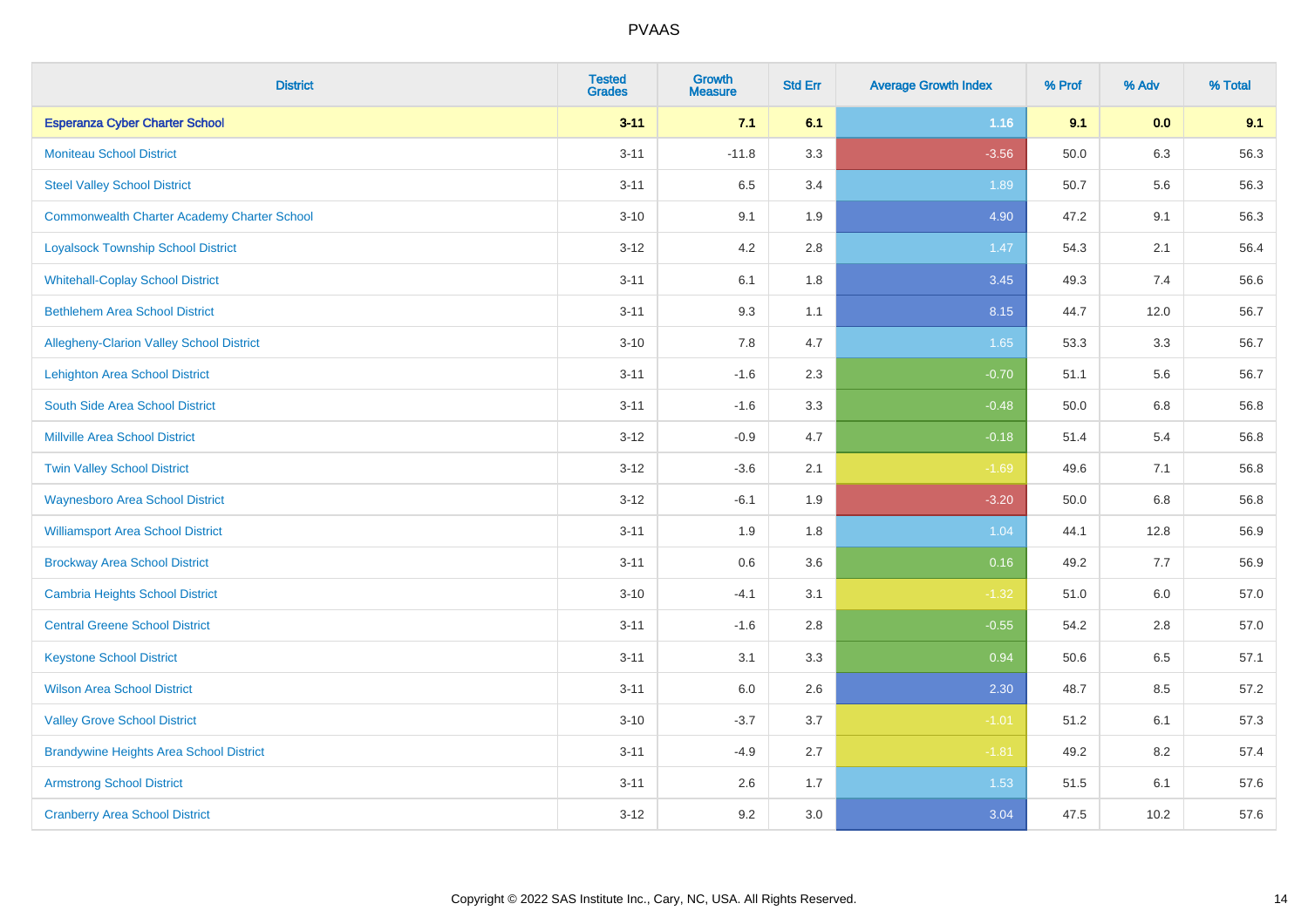| <b>District</b>                                 | <b>Tested</b><br><b>Grades</b> | <b>Growth</b><br><b>Measure</b> | <b>Std Err</b> | <b>Average Growth Index</b> | % Prof | % Adv | % Total |
|-------------------------------------------------|--------------------------------|---------------------------------|----------------|-----------------------------|--------|-------|---------|
| <b>Esperanza Cyber Charter School</b>           | $3 - 11$                       | 7.1                             | 6.1            | 1.16                        | 9.1    | 0.0   | 9.1     |
| <b>Eastern Lancaster County School District</b> | $3 - 12$                       | 4.5                             | 2.2            | 2.09                        | 46.3   | 11.4  | 57.6    |
| <b>Bald Eagle Area School District</b>          | $3 - 11$                       | $-2.1$                          | 2.7            | $-0.75$                     | 48.4   | 9.4   | 57.7    |
| <b>Susquenita School District</b>               | $3 - 11$                       | $-0.1$                          | 2.8            | $-0.01$                     | 47.7   | 10.1  | 57.8    |
| <b>Brentwood Borough School District</b>        | $3 - 11$                       | $-5.3$                          | 3.0            | $-1.72$                     | 52.0   | 6.1   | 58.2    |
| <b>Dover Area School District</b>               | $3 - 12$                       | 6.0                             | 2.1            | 2.94                        | 52.2   | 6.0   | 58.2    |
| <b>Bellefonte Area School District</b>          | $3 - 11$                       | $-0.4$                          | 2.2            | $-0.17$                     | 47.6   | 10.6  | 58.2    |
| <b>Riverside Beaver County School District</b>  | $3 - 11$                       | $-14.0$                         | 3.0            | $-4.64$                     | 49.4   | 8.8   | 58.2    |
| <b>West York Area School District</b>           | $3 - 12$                       | 3.2                             | 2.3            | 1.38                        | 53.8   | 4.4   | 58.2    |
| <b>Commodore Perry School District</b>          | $3 - 11$                       | 3.2                             | 5.5            | 0.58                        | 58.3   | 0.0   | 58.3    |
| <b>Bedford Area School District</b>             | $3 - 11$                       | 2.5                             | 2.6            | 0.93                        | 48.5   | 10.0  | 58.5    |
| Johnsonburg Area School District                | $3 - 11$                       | $-14.1$                         | 3.9            | $-3.62$                     | 54.0   | 4.6   | 58.6    |
| <b>Shaler Area School District</b>              | $3 - 11$                       | $-0.8$                          | 1.9            | $-0.43$                     | 49.1   | 9.6   | 58.7    |
| <b>Western Wayne School District</b>            | $3 - 11$                       | 5.6                             | 2.9            | 1.93                        | 41.3   | 17.4  | 58.7    |
| <b>Ridgway Area School District</b>             | $3 - 11$                       | $-14.5$                         | 4.1            | $-3.56$                     | 49.0   | 9.8   | 58.8    |
| <b>Centennial School District</b>               | $3 - 10$                       | 7.1                             | 1.7            | 4.29                        | 50.1   | 8.7   | 58.9    |
| Southern Columbia Area School District          | $3 - 11$                       | $-14.6$                         | 3.0            | $-4.92$                     | 55.0   | 4.0   | 59.0    |
| <b>Reynolds School District</b>                 | $3 - 10$                       | 0.5                             | 3.4            | 0.16                        | 52.1   | 7.0   | 59.2    |
| Carbondale Area School District                 | $3 - 10$                       | 7.4                             | 3.3            | 2.25                        | 56.6   | 2.6   | 59.2    |
| <b>Gettysburg Area School District</b>          | $3 - 11$                       | $-4.0$                          | 2.1            | $-1.89$                     | 45.3   | 14.0  | 59.3    |
| Millersburg Area School District                | $3 - 11$                       | $6.2\,$                         | 3.8            | 1.63                        | 51.8   | 7.4   | 59.3    |
| <b>Somerset Area School District</b>            | $3 - 11$                       | $-4.4$                          | 2.3            | $-1.93$                     | 44.4   | 14.9  | 59.3    |
| <b>Sayre Area School District</b>               | $3 - 11$                       | 11.2                            | 3.5            | 3.20                        | 52.2   | 7.5   | 59.7    |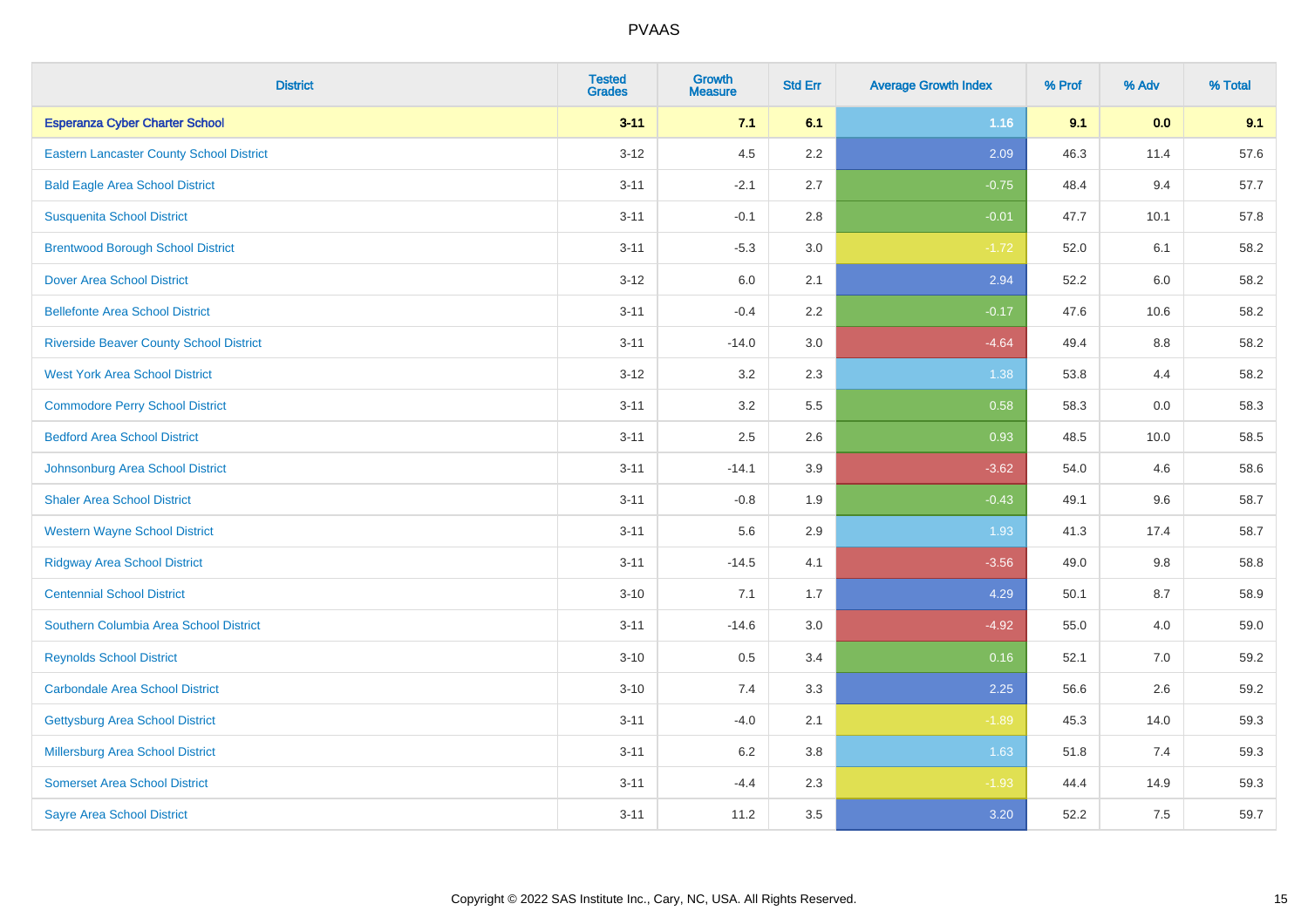| <b>District</b>                               | <b>Tested</b><br><b>Grades</b> | <b>Growth</b><br><b>Measure</b> | <b>Std Err</b> | <b>Average Growth Index</b> | % Prof | % Adv   | % Total |
|-----------------------------------------------|--------------------------------|---------------------------------|----------------|-----------------------------|--------|---------|---------|
| <b>Esperanza Cyber Charter School</b>         | $3 - 11$                       | 7.1                             | 6.1            | 1.16                        | 9.1    | 0.0     | 9.1     |
| <b>Old Forge School District</b>              | $3 - 12$                       | $-5.9$                          | 3.4            | $-1.73$                     | 52.9   | 7.1     | 60.0    |
| <b>Apollo-Ridge School District</b>           | $3 - 12$                       | $-4.7$                          | 3.7            | $-1.24$                     | 50.0   | 10.0    | 60.0    |
| <b>Central Fulton School District</b>         | $3 - 11$                       | $-0.5$                          | 3.5            | $-0.14$                     | 51.4   | $8.6\,$ | 60.0    |
| <b>Clarion Area School District</b>           | $3 - 11$                       | 10.3                            | 4.1            | 2.51                        | 45.4   | 14.6    | 60.0    |
| <b>Trinity Area School District</b>           | $3 - 11$                       | $-5.4$                          | 2.0            | $-2.71$                     | 48.3   | 11.8    | 60.1    |
| <b>Plum Borough School District</b>           | $3 - 11$                       | $-11.3$                         | 2.2            | $-5.19$                     | 51.1   | 9.0     | 60.1    |
| <b>Wilmington Area School District</b>        | $3 - 11$                       | 7.5                             | 3.0            | 2.48                        | 55.1   | 5.1     | 60.2    |
| <b>Eastern Lebanon County School District</b> | $3 - 11$                       | 8.6                             | 2.2            | 3.84                        | 48.8   | 11.4    | 60.3    |
| <b>Carlisle Area School District</b>          | $3 - 11$                       | $-5.3$                          | 1.9            | $-2.81$                     | 54.0   | 6.3     | 60.3    |
| <b>Fort Cherry School District</b>            | $3 - 10$                       | $-5.9$                          | 3.8            | $-1.56$                     | 55.2   | 5.2     | 60.3    |
| <b>Greenville Area School District</b>        | $3 - 11$                       | $0.7\,$                         | 2.9            | 0.26                        | 53.4   | $6.9\,$ | 60.3    |
| <b>Mohawk Area School District</b>            | $3 - 11$                       | $-7.5$                          | 3.1            | $-2.45$                     | 49.4   | 11.0    | 60.4    |
| <b>Spring Cove School District</b>            | $3 - 11$                       | 3.4                             | 2.5            | 1.33                        | 47.8   | 12.7    | 60.4    |
| <b>Palisades School District</b>              | $3 - 11$                       | $-8.7$                          | 2.8            | $-3.06$                     | 53.8   | 6.7     | 60.5    |
| <b>Punxsutawney Area School District</b>      | $3 - 11$                       | 4.2                             | 2.9            | 1.45                        | 55.0   | 5.5     | 60.6    |
| <b>Octorara Area School District</b>          | $3 - 11$                       | 9.1                             | 2.4            | 3.82                        | 52.1   | 8.5     | 60.6    |
| <b>Central Dauphin School District</b>        | $3 - 11$                       | 4.4                             | 1.3            | 3.32                        | 53.3   | 7.4     | 60.7    |
| <b>Mcguffey School District</b>               | $3 - 11$                       | 2.1                             | 2.6            | 0.81                        | 57.7   | 3.1     | 60.8    |
| <b>Montgomery Area School District</b>        | $3 - 11$                       | 10.7                            | 3.6            | 2.96                        | 48.7   | 12.4    | 61.1    |
| Ambridge Area School District                 | $3 - 12$                       | 9.1                             | 2.6            | 3.46                        | 50.4   | 10.7    | 61.1    |
| <b>Wellsboro Area School District</b>         | $3 - 11$                       | $-12.4$                         | 3.0            | $-4.11$                     | 49.2   | 11.9    | 61.1    |
| <b>Rose Tree Media School District</b>        | $3 - 10$                       | $-25.6$                         | 2.4            | $-10.76$                    | 54.8   | 6.4     | 61.2    |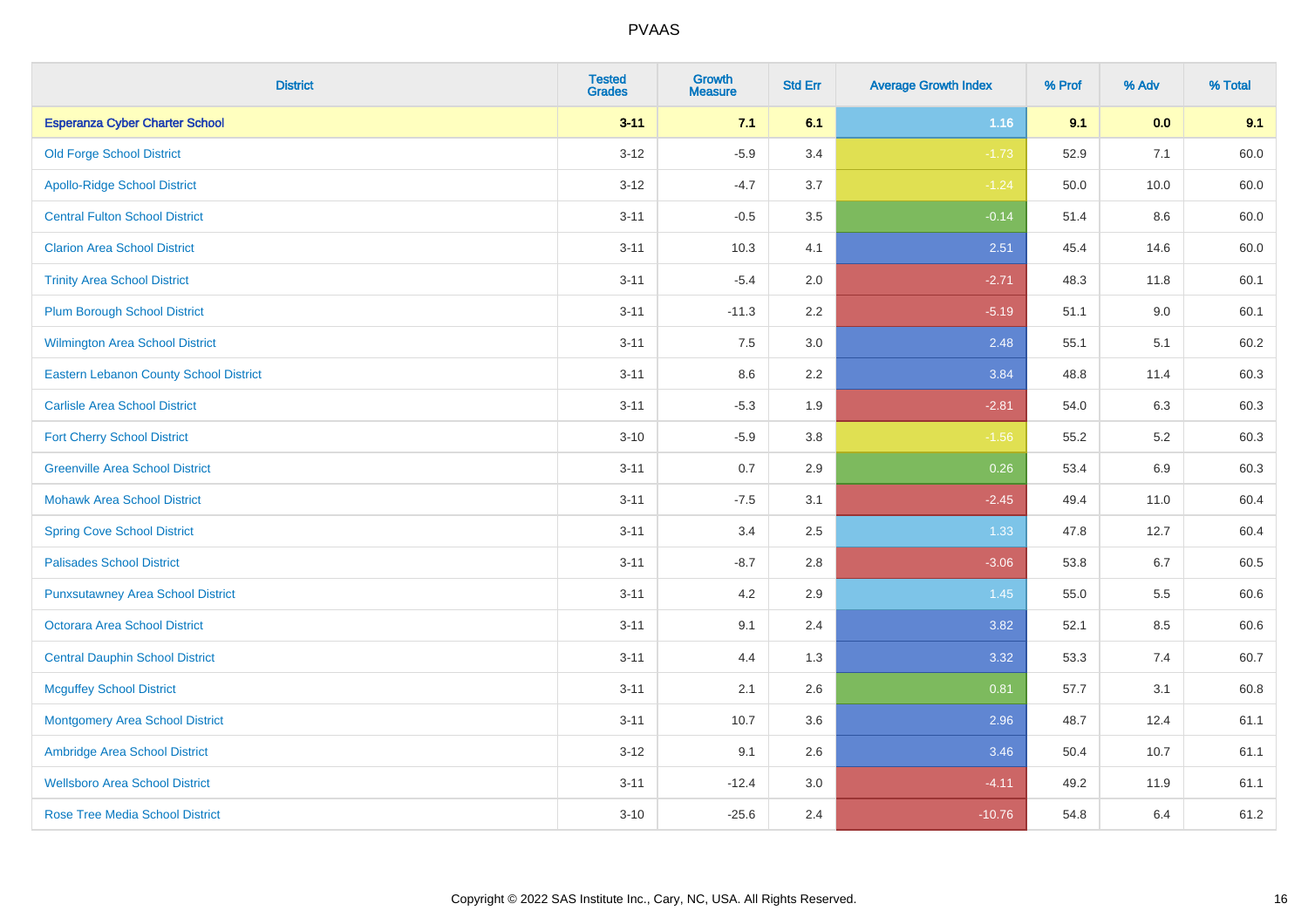| <b>District</b>                                | <b>Tested</b><br><b>Grades</b> | <b>Growth</b><br><b>Measure</b> | <b>Std Err</b> | <b>Average Growth Index</b> | % Prof | % Adv   | % Total |
|------------------------------------------------|--------------------------------|---------------------------------|----------------|-----------------------------|--------|---------|---------|
| <b>Esperanza Cyber Charter School</b>          | $3 - 11$                       | 7.1                             | 6.1            | 1.16                        | 9.1    | 0.0     | 9.1     |
| <b>Elizabethtown Area School District</b>      | $3 - 12$                       | $-0.9$                          | 1.9            | $-0.47$                     | 50.0   | 11.2    | 61.2    |
| <b>Conewago Valley School District</b>         | $3 - 12$                       | $-0.9$                          | 2.0            | $-0.45$                     | 51.7   | 9.6     | 61.3    |
| South Eastern School District                  | $3 - 11$                       | 0.9                             | 2.4            | 0.39                        | 54.8   | $6.6\,$ | 61.4    |
| <b>Karns City Area School District</b>         | $3 - 11$                       | $-6.0$                          | 2.9            | $-2.03$                     | 53.1   | 8.3     | 61.5    |
| <b>Union Area School District</b>              | $3 - 11$                       | 1.9                             | 4.3            | 0.44                        | 61.5   | 0.0     | 61.5    |
| <b>Newport School District</b>                 | $3 - 12$                       | 1.4                             | 3.5            | 0.41                        | 51.5   | 10.3    | 61.8    |
| <b>Lower Dauphin School District</b>           | $3 - 11$                       | 0.6                             | 1.9            | 0.33                        | 49.2   | 12.6    | 61.8    |
| <b>Fairfield Area School District</b>          | $3 - 11$                       | $-5.6$                          | 3.4            | $-1.66$                     | 57.9   | 4.0     | 61.8    |
| <b>Everett Area School District</b>            | $3 - 11$                       | 5.0                             | 3.4            | 1.47                        | 60.5   | 1.3     | 61.8    |
| <b>Upper Moreland Township School District</b> | $3 - 11$                       | $-5.0$                          | 2.2            | $-2.31$                     | 57.9   | 4.0     | 61.9    |
| <b>Line Mountain School District</b>           | $3 - 11$                       | 4.1                             | 3.2            | 1.27                        | 52.9   | 9.2     | 62.1    |
| <b>Homer-Center School District</b>            | $3 - 11$                       | 9.7                             | 3.6            | 2.70                        | 45.1   | 17.2    | 62.3    |
| <b>Palmerton Area School District</b>          | $3 - 11$                       | $-1.2$                          | 3.0            | $-0.39$                     | 57.4   | $5.0\,$ | 62.4    |
| <b>Hopewell Area School District</b>           | $3 - 11$                       | 2.6                             | 2.7            | 0.97                        | 58.4   | 4.0     | 62.4    |
| <b>Dallas School District</b>                  | $3 - 11$                       | $-2.5$                          | 2.2            | $-1.12$                     | 54.9   | 7.6     | 62.4    |
| <b>Otto-Eldred School District</b>             | $3 - 11$                       | $-0.7$                          | 4.2            | $-0.15$                     | 56.2   | $6.2\,$ | 62.5    |
| <b>Daniel Boone Area School District</b>       | $3 - 12$                       | 5.7                             | 2.0            | 2.88                        | 51.0   | 11.5    | 62.6    |
| Pen Argyl Area School District                 | $3 - 12$                       | 9.2                             | 2.7            | 3.46                        | 50.0   | 12.6    | 62.6    |
| <b>Windber Area School District</b>            | $3 - 11$                       | $-7.2$                          | 3.2            | $-2.24$                     | 55.4   | 7.2     | 62.6    |
| <b>Pleasant Valley School District</b>         | $3 - 11$                       | 3.1                             | 2.0            | 1.57                        | 57.2   | 5.5     | 62.8    |
| <b>Berlin Brothersvalley School District</b>   | $3 - 11$                       | 4.0                             | 4.2            | 0.96                        | 48.8   | 14.0    | 62.8    |
| Northwestern Lehigh School District            | $3 - 11$                       | 2.2                             | 2.3            | 0.93                        | 53.3   | 9.7     | 63.0    |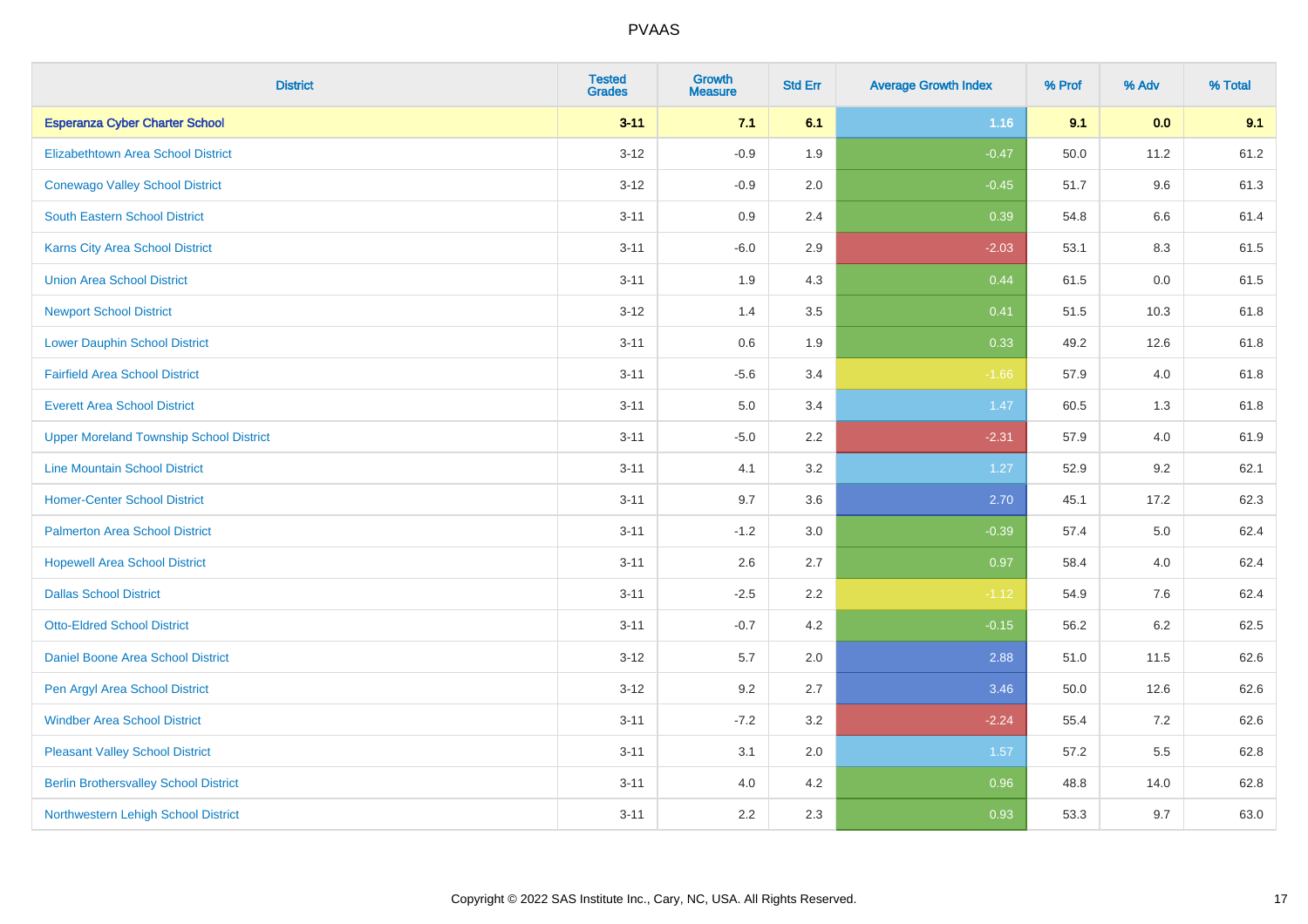| <b>District</b>                               | <b>Tested</b><br><b>Grades</b> | <b>Growth</b><br><b>Measure</b> | <b>Std Err</b> | <b>Average Growth Index</b> | % Prof | % Adv | % Total |
|-----------------------------------------------|--------------------------------|---------------------------------|----------------|-----------------------------|--------|-------|---------|
| <b>Esperanza Cyber Charter School</b>         | $3 - 11$                       | 7.1                             | 6.1            | 1.16                        | 9.1    | 0.0   | 9.1     |
| <b>Western Beaver County School District</b>  | $3 - 11$                       | $-7.8$                          | 4.2            | $-1.87$                     | 56.5   | 6.5   | 63.0    |
| Northampton Area School District              | $3 - 11$                       | 4.0                             | 1.6            | 2.51                        | 52.3   | 10.8  | 63.1    |
| <b>Charleroi School District</b>              | $3 - 11$                       | $-2.6$                          | 3.0            | $-0.86$                     | 55.7   | 7.4   | 63.1    |
| <b>Chartiers Valley School District</b>       | $3 - 11$                       | $-1.7$                          | 2.0            | $-0.81$                     | 54.7   | 8.4   | 63.1    |
| <b>Lake-Lehman School District</b>            | $3 - 11$                       | 10.8                            | 2.7            | 3.93                        | 55.3   | 7.9   | 63.2    |
| <b>Kennett Consolidated School District</b>   | $3 - 11$                       | 4.8                             | 1.8            | 2.61                        | 52.5   | 10.7  | 63.2    |
| <b>Bermudian Springs School District</b>      | $3 - 11$                       | $-5.5$                          | 2.9            | $-1.94$                     | 56.4   | 6.8   | 63.2    |
| <b>Shippensburg Area School District</b>      | $3 - 11$                       | 9.3                             | 1.9            | 4.84                        | 53.1   | 10.2  | 63.3    |
| <b>Warwick School District</b>                | $3 - 11$                       | 5.2                             | 1.9            | 2.76                        | 46.4   | 17.0  | 63.3    |
| <b>Lakeview School District</b>               | $3 - 11$                       | $-0.9$                          | 3.7            | $-0.24$                     | 60.3   | 3.2   | 63.5    |
| <b>Clarion-Limestone Area School District</b> | $3 - 12$                       | $-2.5$                          | 4.1            | $-0.60$                     | 56.8   | 6.8   | 63.6    |
| Southeastern Greene School District           | $3 - 10$                       | 3.3                             | 4.6            | 0.72                        | 57.6   | 6.1   | 63.6    |
| <b>Bentworth School District</b>              | $3 - 11$                       | 5.7                             | 3.2            | 1.75                        | 44.2   | 19.5  | 63.6    |
| <b>West Shore School District</b>             | $3 - 12$                       | 5.0                             | 1.4            | 3.59                        | 54.2   | 9.4   | 63.6    |
| <b>Avella Area School District</b>            | $3 - 12$                       | $-0.3$                          | 4.7            | $-0.05$                     | 49.3   | 14.5  | 63.8    |
| <b>Upper Adams School District</b>            | $3 - 11$                       | 1.3                             | 2.9            | 0.47                        | 55.2   | 8.6   | 63.8    |
| <b>Coudersport Area School District</b>       | $3 - 11$                       | 7.7                             | 3.7            | 2.06                        | 55.7   | 8.2   | 63.9    |
| <b>Southmoreland School District</b>          | $3 - 11$                       | $-8.3$                          | 3.6            | $-2.32$                     | 56.8   | 7.2   | 64.0    |
| <b>Harbor Creek School District</b>           | $3 - 11$                       | $-7.1$                          | 2.7            | $-2.67$                     | 48.8   | 15.2  | 64.0    |
| <b>Mercer Area School District</b>            | $3 - 11$                       | $-0.2$                          | 3.3            | $-0.06$                     | 56.0   | 8.0   | 64.0    |
| <b>Ephrata Area School District</b>           | $3 - 11$                       | 5.6                             | 1.8            | 3.12                        | 54.7   | 9.5   | 64.2    |
| <b>Chartiers-Houston School District</b>      | $3 - 10$                       | $-8.6$                          | 3.5            | $-2.41$                     | 59.7   | 4.5   | 64.2    |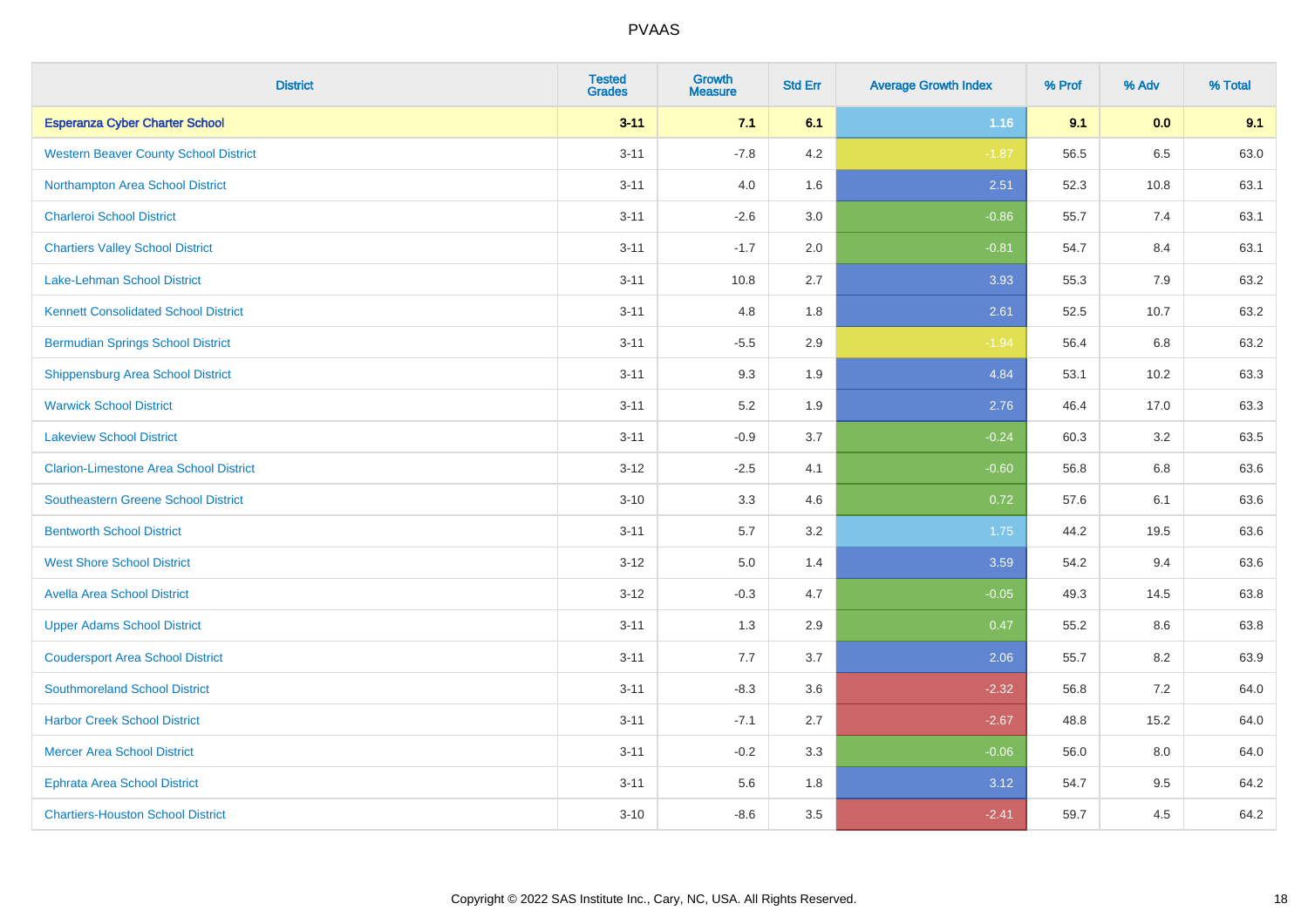| <b>District</b>                             | <b>Tested</b><br><b>Grades</b> | <b>Growth</b><br><b>Measure</b> | <b>Std Err</b> | <b>Average Growth Index</b> | % Prof | % Adv | % Total |
|---------------------------------------------|--------------------------------|---------------------------------|----------------|-----------------------------|--------|-------|---------|
| <b>Esperanza Cyber Charter School</b>       | $3 - 11$                       | 7.1                             | 6.1            | 1.16                        | 9.1    | 0.0   | 9.1     |
| <b>Dubois Area School District</b>          | $3 - 11$                       | $-6.2$                          | 2.0            | $-3.07$                     | 50.9   | 13.4  | 64.3    |
| <b>Belmont Charter School</b>               | $3 - 10$                       | 16.0                            | 6.5            | 2.45                        | 64.3   | 0.0   | 64.3    |
| <b>Avonworth School District</b>            | $3 - 10$                       | $-12.6$                         | 3.1            | $-4.01$                     | 59.8   | 4.6   | 64.4    |
| <b>Penn Manor School District</b>           | $3 - 11$                       | $-0.4$                          | 1.6            | $-0.25$                     | 51.9   | 12.6  | 64.5    |
| <b>Albert Gallatin Area School District</b> | $3 - 11$                       | $-0.8$                          | 2.4            | $-0.32$                     | 54.5   | 10.0  | 64.6    |
| Shenango Area School District               | $3 - 11$                       | $-2.6$                          | 3.3            | $-0.79$                     | 50.6   | 13.9  | 64.6    |
| <b>Wyoming Area School District</b>         | $3 - 10$                       | $-1.3$                          | 2.6            | $-0.50$                     | 53.8   | 10.8  | 64.6    |
| <b>Blackhawk School District</b>            | $3 - 11$                       | 4.7                             | 2.3            | 2.01                        | 55.8   | 8.8   | 64.6    |
| <b>Montoursville Area School District</b>   | $3 - 12$                       | 10.8                            | 2.5            | 4.24                        | 44.6   | 20.1  | 64.8    |
| <b>Manheim Central School District</b>      | $3 - 11$                       | 2.1                             | 2.1            | 1.01                        | 53.2   | 11.6  | 64.8    |
| Lampeter-Strasburg School District          | $3 - 12$                       | $-8.6$                          | 2.0            | $-4.33$                     | 55.1   | 9.8   | 64.8    |
| <b>Cocalico School District</b>             | $3 - 11$                       | 10.6                            | 2.0            | 5.18                        | 50.8   | 14.1  | 64.8    |
| 21st Century Cyber Charter School           | $6 - 12$                       | 5.7                             | 2.3            | 2.50                        | 56.7   | 8.3   | 65.0    |
| Penns Valley Area School District           | $3 - 12$                       | 14.0                            | 2.9            | 4.80                        | 41.9   | 23.1  | 65.0    |
| <b>West Perry School District</b>           | $3 - 11$                       | 12.5                            | 2.5            | 4.99                        | 56.6   | 8.4   | 65.0    |
| <b>Fleetwood Area School District</b>       | $3 - 10$                       | 12.2                            | 2.2            | 5.68                        | 53.5   | 11.6  | 65.2    |
| <b>Bellwood-Antis School District</b>       | $3 - 10$                       | $-1.2$                          | 3.2            | $-0.39$                     | 55.1   | 10.1  | 65.2    |
| Saint Marys Area School District            | $3 - 11$                       | 7.8                             | 2.6            | 3.04                        | 57.0   | 8.2   | 65.2    |
| <b>Schuylkill Valley School District</b>    | $3 - 11$                       | 1.4                             | 2.5            | 0.56                        | 55.1   | 10.2  | 65.3    |
| <b>Allegheny Valley School District</b>     | $3 - 11$                       | 8.5                             | 3.9            | 2.17                        | 53.1   | 12.2  | 65.3    |
| <b>Wayne Highlands School District</b>      | $3 - 11$                       | 7.8                             | 2.4            | 3.23                        | 52.3   | 13.1  | 65.4    |
| <b>Keystone Oaks School District</b>        | $3 - 11$                       | 5.5                             | 2.6            | 2.07                        | 53.2   | 12.1  | 65.4    |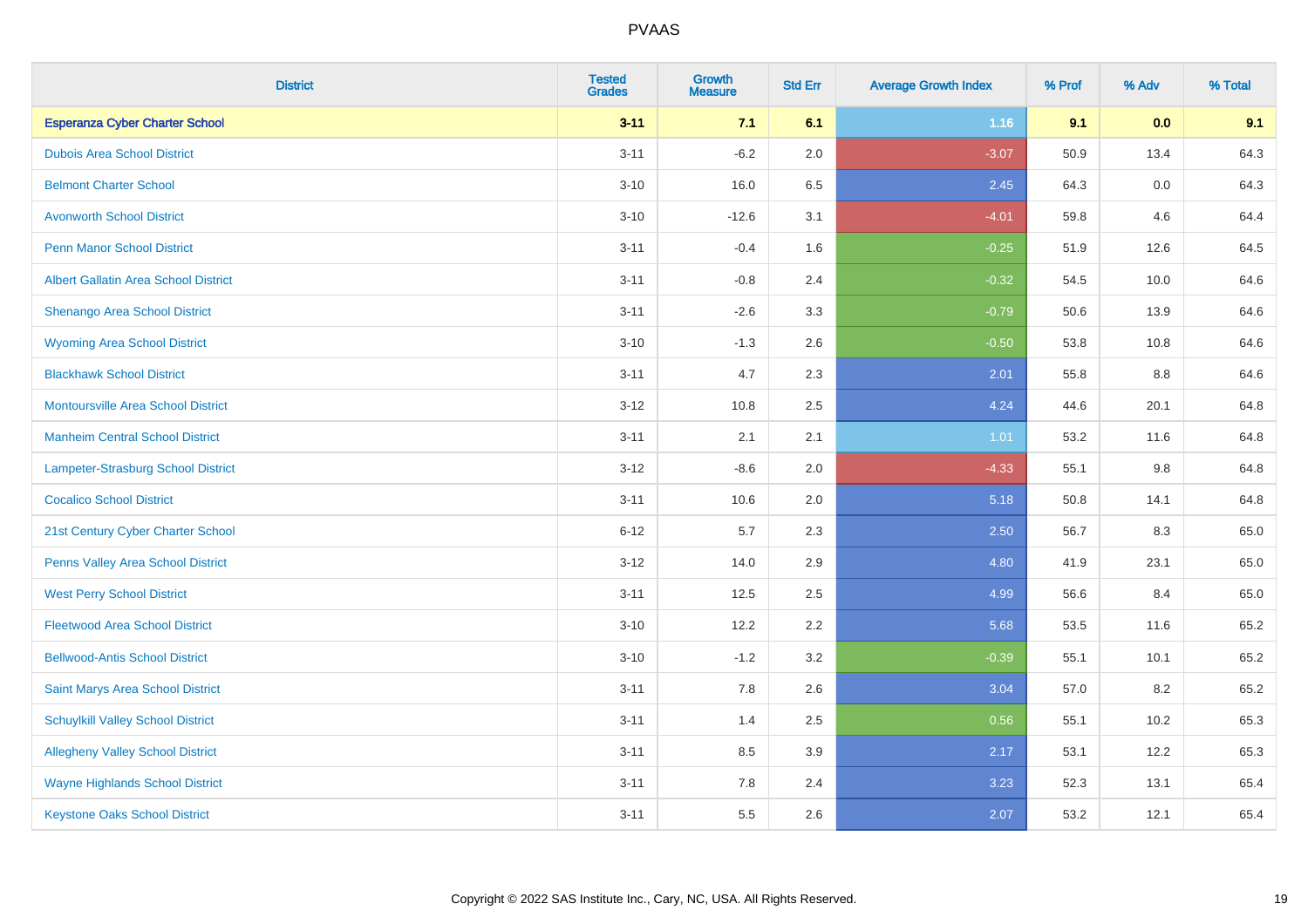| <b>District</b>                             | <b>Tested</b><br><b>Grades</b> | <b>Growth</b><br><b>Measure</b> | <b>Std Err</b> | <b>Average Growth Index</b> | % Prof | % Adv | % Total |
|---------------------------------------------|--------------------------------|---------------------------------|----------------|-----------------------------|--------|-------|---------|
| <b>Esperanza Cyber Charter School</b>       | $3 - 11$                       | 7.1                             | 6.1            | 1.16                        | 9.1    | 0.0   | 9.1     |
| <b>Littlestown Area School District</b>     | $3 - 11$                       | 11.4                            | 2.5            | 4.62                        | 55.2   | 10.4  | 65.6    |
| <b>Slippery Rock Area School District</b>   | $3 - 11$                       | $-6.3$                          | 2.5            | $-2.51$                     | 56.2   | 9.5   | 65.7    |
| <b>Central Valley School District</b>       | $3 - 10$                       | 4.8                             | 2.4            | 1.98                        | 56.9   | 9.0   | 65.9    |
| <b>Gateway School District</b>              | $3 - 11$                       | 0.8                             | 2.2            | 0.38                        | 52.1   | 13.8  | 65.9    |
| <b>Central Cambria School District</b>      | $3 - 11$                       | 3.0                             | 2.5            | 1.17                        | 56.2   | 9.7   | 66.0    |
| Indiana Area School District                | $3 - 11$                       | $-5.3$                          | 2.3            | $-2.28$                     | 47.6   | 18.4  | 66.1    |
| <b>Wyalusing Area School District</b>       | $3 - 12$                       | 8.8                             | 3.3            | 2.68                        | 54.6   | 11.7  | 66.2    |
| <b>Springfield Township School District</b> | $3 - 11$                       | $-18.9$                         | 3.2            | $-5.88$                     | 62.6   | 3.6   | 66.3    |
| <b>Boyertown Area School District</b>       | $3 - 11$                       | $-4.7$                          | 1.5            | $-3.17$                     | 55.2   | 11.3  | 66.5    |
| <b>Quakertown Community School District</b> | $3 - 12$                       | $-4.4$                          | 1.6            | $-2.70$                     | 56.5   | 10.0  | 66.6    |
| <b>New Brighton Area School District</b>    | $3 - 11$                       | 4.6                             | 3.1            | 1.47                        | 60.9   | 5.8   | 66.7    |
| <b>Oswayo Valley School District</b>        | $3 - 12$                       | 8.5                             | $5.0\,$        | 1.68                        | 50.0   | 16.7  | 66.7    |
| <b>Hanover Public School District</b>       | $3 - 11$                       | 5.2                             | 2.8            | 1.83                        | 52.2   | 14.4  | 66.7    |
| Pennsylvania Leadership Charter School      | $3 - 11$                       | 4.6                             | 2.2            | 2.13                        | 55.4   | 11.2  | 66.7    |
| <b>Belle Vernon Area School District</b>    | $3 - 11$                       | 6.5                             | 2.6            | 2.44                        | 55.6   | 11.1  | 66.7    |
| <b>Hermitage School District</b>            | $3 - 12$                       | $3.8\,$                         | 2.4            | 1.60                        | 57.5   | 9.3   | 66.8    |
| Selinsgrove Area School District            | $3 - 12$                       | 8.3                             | 2.3            | 3.54                        | 56.8   | 10.0  | 66.8    |
| <b>United School District</b>               | $3 - 11$                       | 2.1                             | 3.4            | 0.63                        | 60.3   | 6.6   | 66.9    |
| <b>Central York School District</b>         | $3 - 12$                       | 12.3                            | 1.7            | 7.20                        | 55.5   | 11.5  | 67.0    |
| <b>Baldwin-Whitehall School District</b>    | $3 - 11$                       | 1.8                             | 1.9            | 0.94                        | 58.6   | 8.6   | 67.1    |
| <b>Wilson School District</b>               | $3 - 12$                       | 8.8                             | 1.5            | 5.96                        | 52.6   | 14.6  | 67.2    |
| <b>Perkiomen Valley School District</b>     | $3 - 11$                       | $-3.5$                          | 1.6            | $-2.18$                     | 53.8   | 13.4  | 67.2    |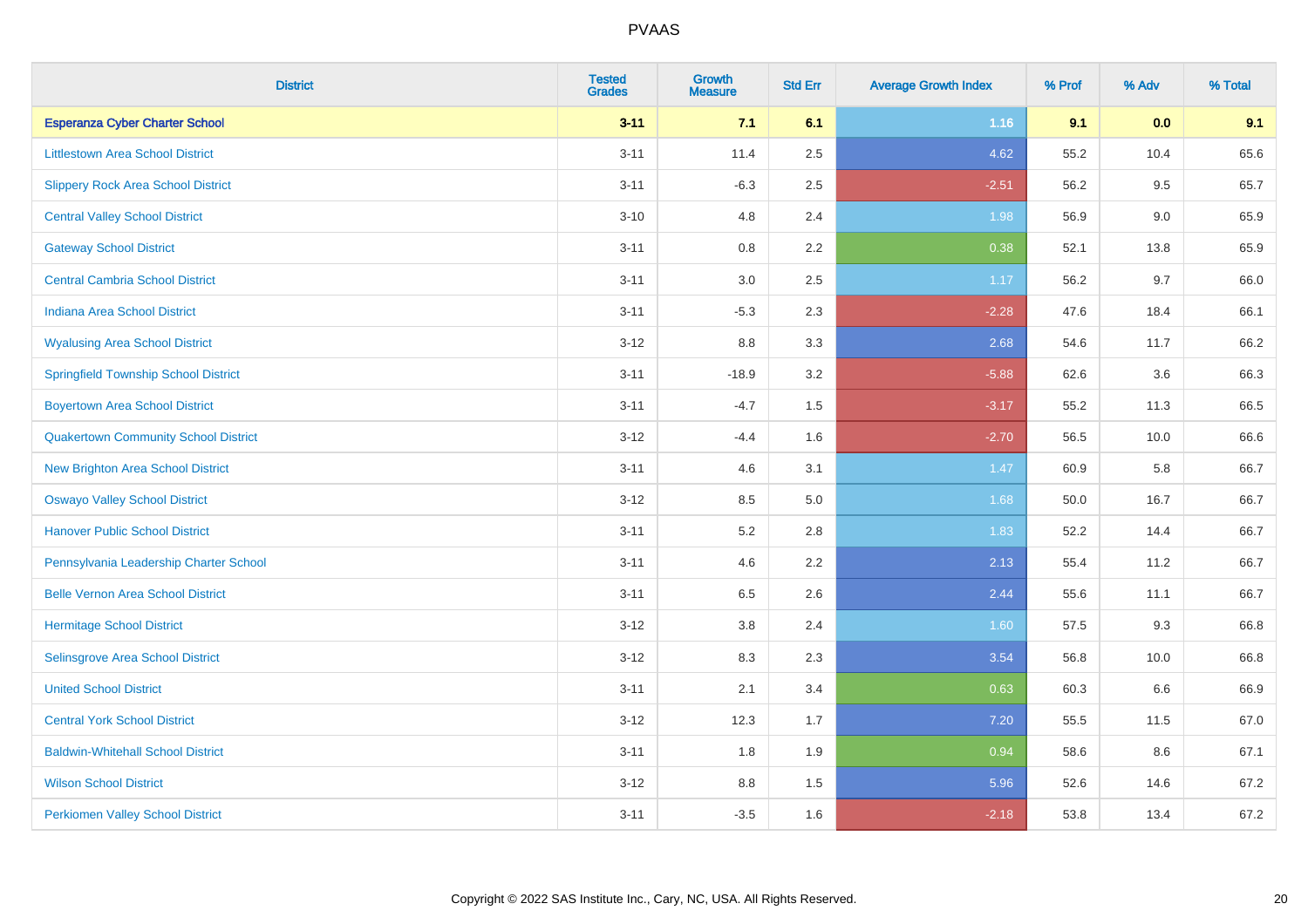| <b>District</b>                                 | <b>Tested</b><br><b>Grades</b> | <b>Growth</b><br><b>Measure</b> | <b>Std Err</b> | <b>Average Growth Index</b> | % Prof | % Adv   | % Total |
|-------------------------------------------------|--------------------------------|---------------------------------|----------------|-----------------------------|--------|---------|---------|
| <b>Esperanza Cyber Charter School</b>           | $3 - 11$                       | 7.1                             | 6.1            | 1.16                        | 9.1    | 0.0     | 9.1     |
| <b>General Mclane School District</b>           | $3 - 11$                       | 3.1                             | 2.9            | 1.07                        | 62.3   | 4.9     | 67.2    |
| <b>South Park School District</b>               | $3 - 11$                       | $-11.3$                         | 2.7            | $-4.23$                     | 53.5   | 13.7    | 67.3    |
| <b>East Penn School District</b>                | $3 - 11$                       | 4.1                             | 1.3            | 3.27                        | 55.8   | 11.5    | 67.3    |
| Leechburg Area School District                  | $3 - 11$                       | 4.4                             | 4.0            | 1.09                        | 47.8   | 19.6    | 67.4    |
| Pennsylvania Virtual Charter School             | $3 - 11$                       | 11.8                            | 3.5            | 3.37                        | 56.5   | 11.1    | 67.6    |
| <b>Westinghouse Arts Academy Charter School</b> | $9 - 10$                       | $-0.7$                          | 3.6            | $-0.19$                     | 59.2   | 8.4     | 67.6    |
| <b>Northeastern York School District</b>        | $3 - 11$                       | 5.9                             | 2.0            | 3.03                        | 51.1   | 16.6    | 67.6    |
| <b>Bloomsburg Area School District</b>          | $3 - 10$                       | 0.7                             | 3.0            | 0.23                        | 55.9   | 11.8    | 67.6    |
| <b>Abington School District</b>                 | $3 - 10$                       | $-11.5$                         | 1.9            | $-6.00$                     | 56.2   | 11.6    | 67.8    |
| <b>Kiski Area School District</b>               | $3 - 11$                       | $-3.7$                          | 2.0            | $-1.86$                     | 57.4   | 10.4    | 67.8    |
| <b>Neshannock Township School District</b>      | $3 - 10$                       | $-9.7$                          | 2.9            | $-3.34$                     | 62.4   | 5.6     | 67.9    |
| <b>Hempfield School District</b>                | $3 - 11$                       | 0.1                             | 1.4            | 0.08                        | 58.2   | $9.9\,$ | 68.2    |
| <b>Neshaminy School District</b>                | $3 - 11$                       | 4.0                             | 1.3            | 3.02                        | 58.7   | 9.5     | 68.2    |
| <b>Ellwood City Area School District</b>        | $3 - 11$                       | $-4.2$                          | 3.2            | $-1.29$                     | 54.1   | 14.1    | 68.2    |
| <b>Uniontown Area School District</b>           | $3 - 11$                       | 6.0                             | 3.2            | 1.87                        | 62.4   | 5.9     | 68.2    |
| <b>South Western School District</b>            | $3 - 12$                       | 3.9                             | 1.9            | 2.08                        | 60.2   | 8.1     | 68.3    |
| Renaissance Academy Charter School              | $3 - 11$                       | 8.3                             | 3.3            | 2.54                        | 45.6   | 22.8    | 68.4    |
| <b>Valley View School District</b>              | $3 - 11$                       | 18.1                            | 2.4            | 7.42                        | 53.7   | 14.7    | 68.4    |
| <b>Quaker Valley School District</b>            | $3 - 11$                       | $-2.8$                          | 2.6            | $-1.08$                     | 55.2   | 13.2    | 68.4    |
| <b>North Pocono School District</b>             | $3 - 11$                       | $-2.3$                          | 3.4            | $-0.68$                     | 52.0   | 16.4    | 68.5    |
| <b>Central Columbia School District</b>         | $3 - 12$                       | $-4.8$                          | 2.6            | $-1.86$                     | 53.7   | 14.8    | 68.5    |
| <b>Seneca Valley School District</b>            | $3 - 11$                       | $-1.4$                          | 1.4            | $-0.99$                     | 57.2   | 11.4    | 68.6    |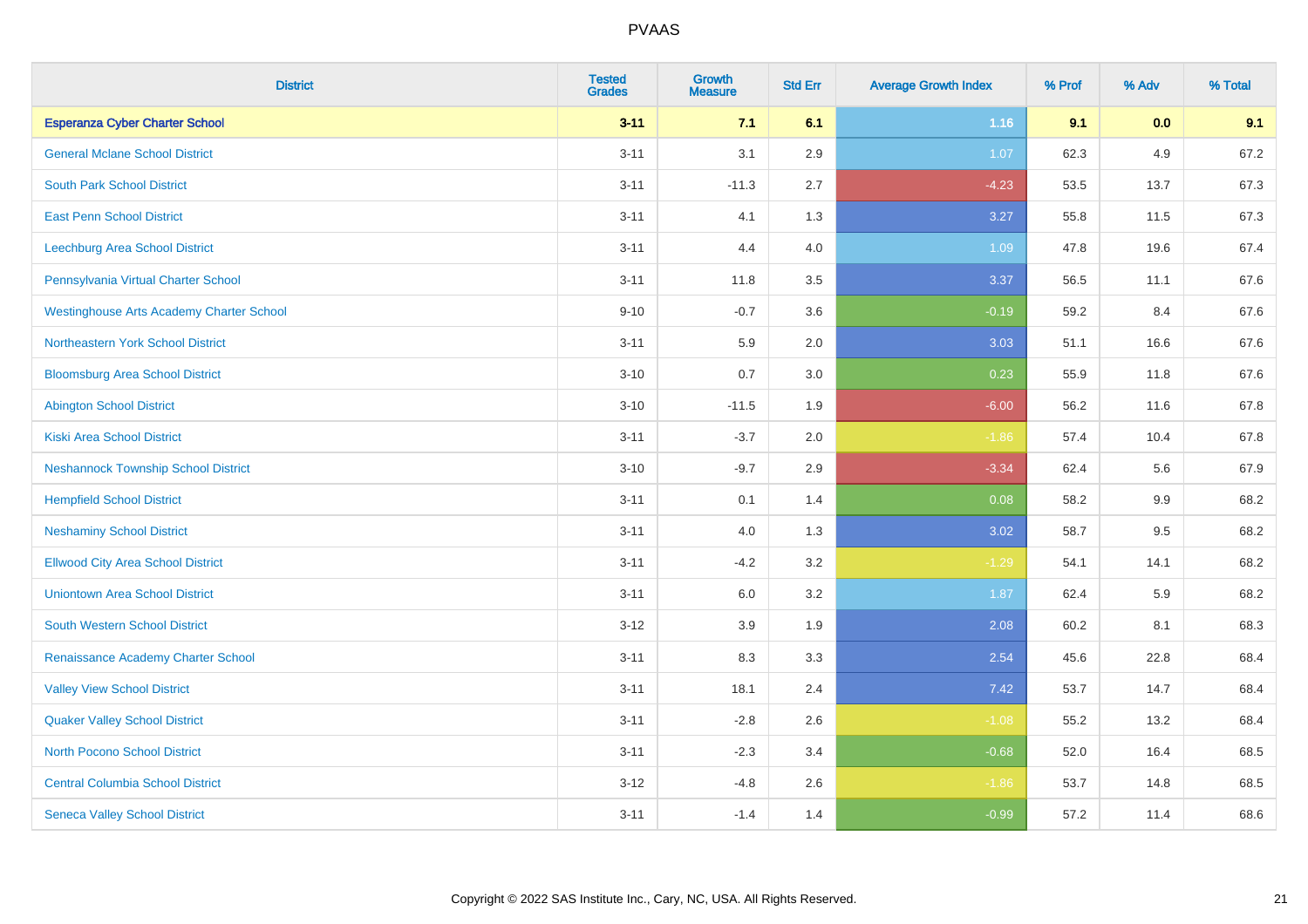| <b>District</b>                             | <b>Tested</b><br><b>Grades</b> | <b>Growth</b><br><b>Measure</b> | <b>Std Err</b> | <b>Average Growth Index</b> | % Prof | % Adv | % Total |
|---------------------------------------------|--------------------------------|---------------------------------|----------------|-----------------------------|--------|-------|---------|
| <b>Esperanza Cyber Charter School</b>       | $3 - 11$                       | 7.1                             | 6.1            | 1.16                        | 9.1    | 0.0   | 9.1     |
| <b>Manheim Township School District</b>     | $3 - 12$                       | $-0.9$                          | 1.6            | $-0.58$                     | 53.2   | 15.5  | 68.7    |
| <b>Sharpsville Area School District</b>     | $3 - 11$                       | $-1.4$                          | 3.5            | $-0.40$                     | 55.2   | 13.4  | 68.7    |
| <b>Kutztown Area School District</b>        | $3 - 12$                       | $-0.2$                          | 3.2            | $-0.05$                     | 55.4   | 13.3  | 68.7    |
| <b>Northern York County School District</b> | $3 - 11$                       | 15.6                            | 2.0            | 7.98                        | 57.4   | 11.5  | 68.8    |
| <b>Eastern York School District</b>         | $3 - 11$                       | 9.6                             | 2.6            | 3.71                        | 56.3   | 12.6  | 68.9    |
| <b>School Lane Charter School</b>           | $3 - 11$                       | 12.4                            | 3.6            | 3.43                        | 59.1   | 9.8   | 68.9    |
| <b>Owen J Roberts School District</b>       | $3 - 11$                       | $-12.3$                         | 1.6            | $-7.61$                     | 57.0   | 11.9  | 69.0    |
| <b>Saucon Valley School District</b>        | $3 - 11$                       | 14.7                            | 2.5            | 5.98                        | 48.7   | 20.2  | 69.0    |
| <b>Nazareth Area School District</b>        | $3 - 11$                       | $-4.7$                          | 1.7            | $-2.82$                     | 59.2   | 9.9   | 69.0    |
| <b>Sullivan County School District</b>      | $3 - 10$                       | $-4.0$                          | 4.4            | $-0.90$                     | 66.7   | 2.6   | 69.2    |
| Penn Cambria School District                | $3 - 11$                       | $-0.0$                          | 2.7            | $-0.01$                     | 61.5   | 7.7   | 69.2    |
| East Pennsboro Area School District         | $3 - 11$                       | $-4.2$                          | 2.5            | $-1.71$                     | 60.8   | 8.5   | 69.3    |
| <b>Hollidaysburg Area School District</b>   | $3 - 11$                       | 6.0                             | 2.1            | 2.88                        | 57.1   | 12.3  | 69.4    |
| <b>Ligonier Valley School District</b>      | $3 - 11$                       | 4.2                             | 3.1            | 1.34                        | 59.1   | 10.3  | 69.5    |
| <b>Greater Latrobe School District</b>      | $3 - 11$                       | $0.6\,$                         | 1.9            | 0.31                        | 55.5   | 14.1  | 69.5    |
| <b>Girard School District</b>               | $3 - 11$                       | $-0.6$                          | 2.7            | $-0.22$                     | 53.9   | 15.6  | 69.6    |
| <b>Fort Leboeuf School District</b>         | $3 - 11$                       | 11.7                            | 2.5            | 4.73                        | 48.5   | 21.1  | 69.6    |
| <b>South Butler County School District</b>  | $3 - 10$                       | 3.9                             | 2.5            | 1.54                        | 53.1   | 16.6  | 69.7    |
| <b>Donegal School District</b>              | $3 - 12$                       | 3.1                             | 2.4            | 1.29                        | 60.6   | 9.1   | 69.7    |
| <b>Millcreek Township School District</b>   | $3 - 11$                       | 3.1                             | 1.5            | 2.06                        | 55.6   | 14.2  | 69.7    |
| <b>Northgate School District</b>            | $3 - 11$                       | 6.3                             | 3.6            | 1.73                        | 53.3   | 16.7  | 70.0    |
| <b>Spring Grove Area School District</b>    | $3 - 11$                       | 5.6                             | 2.1            | 2.68                        | 55.1   | 15.0  | 70.1    |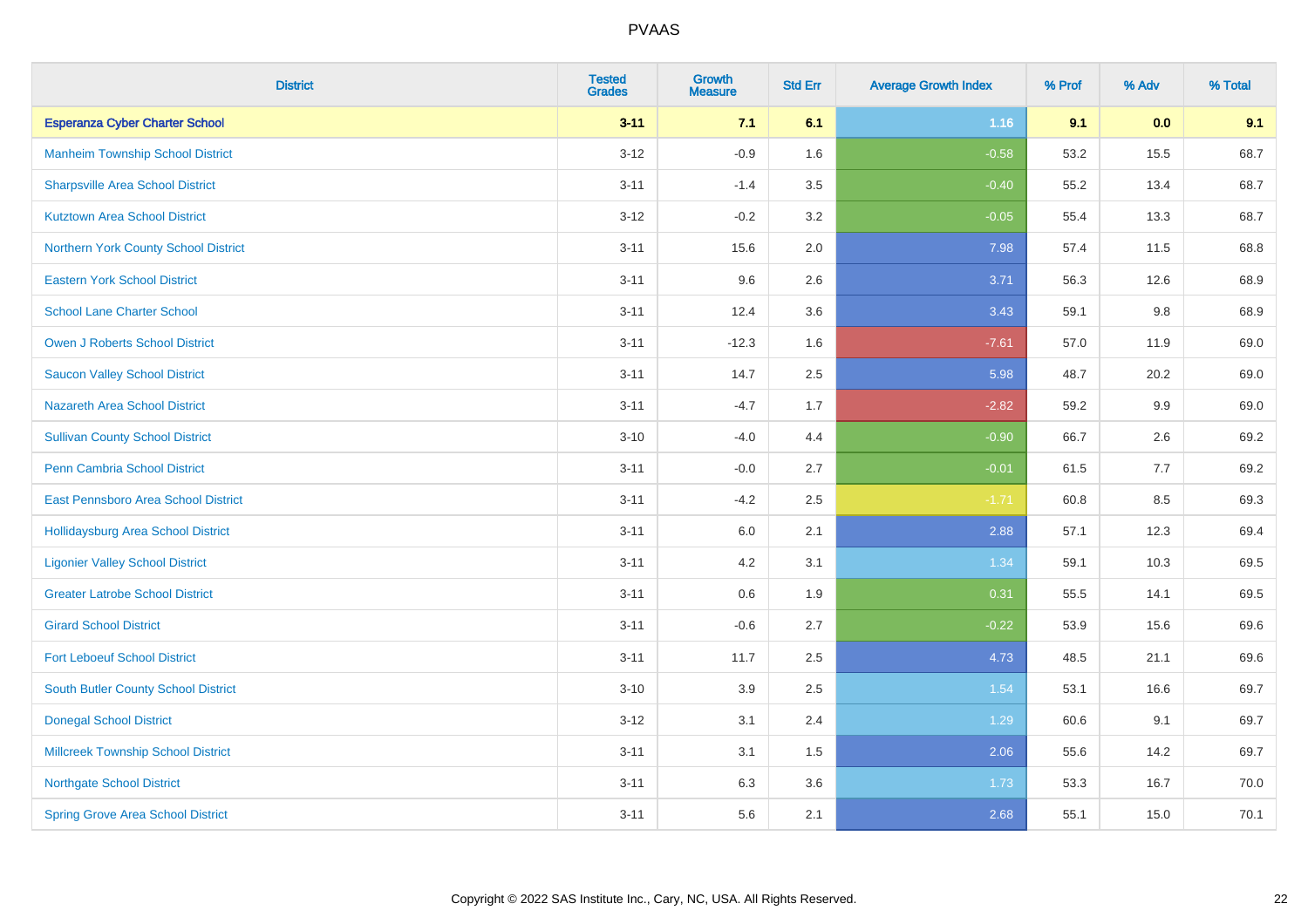| <b>District</b>                                | <b>Tested</b><br><b>Grades</b> | <b>Growth</b><br><b>Measure</b> | <b>Std Err</b> | <b>Average Growth Index</b> | % Prof | % Adv | % Total |
|------------------------------------------------|--------------------------------|---------------------------------|----------------|-----------------------------|--------|-------|---------|
| <b>Esperanza Cyber Charter School</b>          | $3 - 11$                       | 7.1                             | 6.1            | 1.16                        | 9.1    | 0.0   | 9.1     |
| <b>Marple Newtown School District</b>          | $3 - 11$                       | 2.0                             | 2.4            | 0.81                        | 57.6   | 12.8  | 70.4    |
| <b>Phoenixville Area School District</b>       | $3 - 11$                       | $-1.7$                          | 2.1            | $-0.83$                     | 59.9   | 10.6  | 70.5    |
| <b>Brookville Area School District</b>         | $3 - 11$                       | 6.9                             | 3.0            | 2.30                        | 55.2   | 15.6  | 70.8    |
| <b>Upper Perkiomen School District</b>         | $3 - 11$                       | 22.1                            | 2.1            | 10.74                       | 57.7   | 13.2  | 70.9    |
| Mechanicsburg Area School District             | $3 - 11$                       | 5.9                             | 1.8            | 3.29                        | 57.2   | 13.7  | 70.9    |
| <b>Camp Hill School District</b>               | $3 - 12$                       | 2.3                             | 3.0            | 0.78                        | 53.6   | 17.5  | 71.1    |
| <b>Halifax Area School District</b>            | $3 - 11$                       | 4.7                             | 3.9            | 1.22                        | 61.5   | 9.6   | 71.2    |
| <b>Delaware Valley School District</b>         | $3 - 11$                       | 12.6                            | 1.8            | 6.93                        | 55.2   | 16.2  | 71.4    |
| <b>Conemaugh Township Area School District</b> | $3 - 12$                       | $-3.7$                          | 3.4            | $-1.09$                     | 53.8   | 17.6  | 71.4    |
| <b>Midd-West School District</b>               | $3 - 11$                       | 10.3                            | 2.7            | 3.80                        | 58.0   | 13.4  | 71.4    |
| Northern Bedford County School District        | $3 - 11$                       | 16.5                            | 3.6            | 4.58                        | 51.7   | 20.0  | 71.7    |
| Palmyra Area School District                   | $3 - 11$                       | 5.6                             | 1.9            | 2.96                        | 56.4   | 15.6  | 72.0    |
| <b>Greencastle-Antrim School District</b>      | $3 - 11$                       | $-3.0$                          | 2.2            | $-1.36$                     | 62.4   | 9.9   | 72.3    |
| <b>Burrell School District</b>                 | $3 - 11$                       | 4.5                             | 3.1            | 1.48                        | 58.5   | 13.8  | 72.3    |
| <b>Laurel School District</b>                  | $3 - 11$                       | 1.8                             | 3.1            | 0.59                        | 70.1   | 2.3   | 72.4    |
| <b>Derry Area School District</b>              | $3 - 11$                       | 13.2                            | 2.8            | 4.69                        | 60.0   | 12.5  | 72.5    |
| <b>North Penn School District</b>              | $3 - 11$                       | 9.1                             | 1.1            | 8.36                        | 55.8   | 17.0  | 72.8    |
| Southern York County School District           | $3 - 11$                       | 14.2                            | 2.1            | 6.91                        | 55.1   | 18.1  | 73.1    |
| <b>North Hills School District</b>             | $3 - 11$                       | $-1.8$                          | 1.8            | $-0.96$                     | 59.1   | 14.1  | 73.2    |
| <b>Wyomissing Area School District</b>         | $3 - 12$                       | 0.8                             | 2.6            | 0.33                        | 55.7   | 17.6  | 73.3    |
| <b>Hempfield Area School District</b>          | $3 - 12$                       | 4.6                             | 1.6            | 2.86                        | 53.5   | 20.1  | 73.6    |
| <b>Riverview School District</b>               | $3 - 11$                       | $-4.6$                          | 3.8            | $-1.20$                     | 57.9   | 15.8  | 73.7    |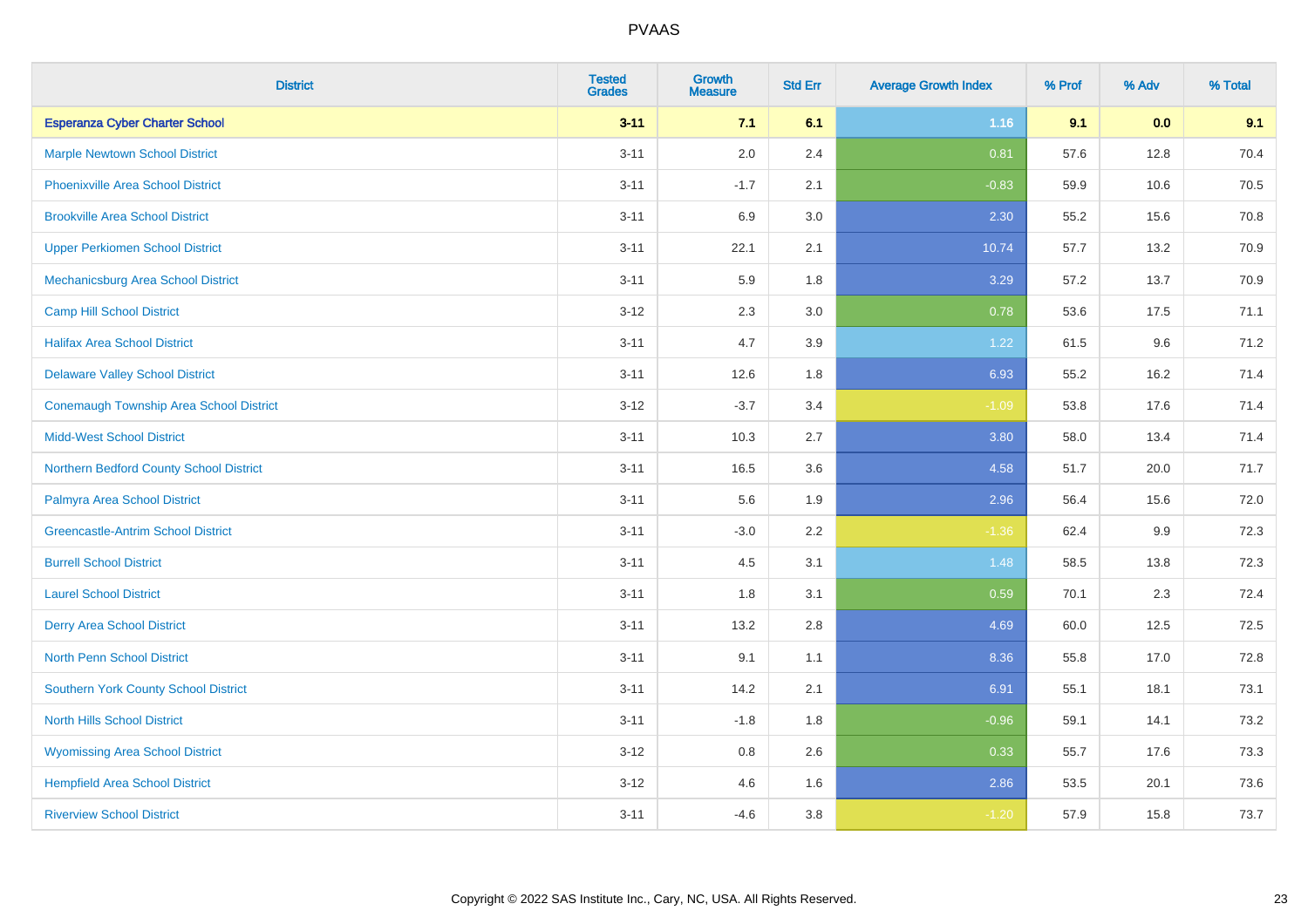| <b>District</b>                                    | <b>Tested</b><br><b>Grades</b> | <b>Growth</b><br><b>Measure</b> | <b>Std Err</b> | <b>Average Growth Index</b> | % Prof | % Adv | % Total |
|----------------------------------------------------|--------------------------------|---------------------------------|----------------|-----------------------------|--------|-------|---------|
| <b>Esperanza Cyber Charter School</b>              | $3 - 11$                       | 7.1                             | 6.1            | 1.16                        | 9.1    | 0.0   | 9.1     |
| <b>Conestoga Valley School District</b>            | $3 - 11$                       | 8.7                             | 1.8            | 4.69                        | 60.3   | 13.5  | 73.8    |
| <b>Dallastown Area School District</b>             | $3 - 11$                       | 13.5                            | 1.5            | 8.84                        | 56.0   | 17.9  | 73.8    |
| <b>Beaver Area School District</b>                 | $3 - 10$                       | 4.7                             | 2.4            | 1.94                        | 57.4   | 16.8  | 74.2    |
| <b>Lincoln Park Performing Arts Charter School</b> | $7 - 11$                       | 3.6                             | 2.5            | 1.42                        | 59.6   | 14.7  | 74.3    |
| <b>Crestwood School District</b>                   | $3 - 11$                       | $-0.4$                          | 2.4            | $-0.17$                     | 57.4   | 17.0  | 74.4    |
| <b>Abington Heights School District</b>            | $3 - 11$                       | 13.5                            | 2.2            | 6.27                        | 58.3   | 16.2  | 74.5    |
| <b>Canon-Mcmillan School District</b>              | $3 - 11$                       | $-0.8$                          | 1.6            | $-0.50$                     | 58.7   | 15.9  | 74.6    |
| <b>Fairview School District</b>                    | $3 - 11$                       | 3.4                             | 2.6            | 1.32                        | 57.2   | 17.6  | 74.8    |
| <b>Avon Grove School District</b>                  | $3 - 10$                       | 10.0                            | 1.6            | 6.26                        | 56.3   | 18.6  | 74.9    |
| <b>Greenwood School District</b>                   | $3 - 11$                       | 15.9                            | 3.9            | 4.11                        | 50.0   | 25.0  | 75.0    |
| <b>Freeport Area School District</b>               | $3 - 10$                       | 9.7                             | 2.5            | 3.91                        | 57.5   | 17.8  | 75.3    |
| <b>Avon Grove Charter School</b>                   | $3 - 11$                       | 9.0                             | 2.9            | 3.13                        | 58.8   | 16.7  | 75.5    |
| <b>Lewisburg Area School District</b>              | $3 - 11$                       | $-2.7$                          | 2.6            | $-1.03$                     | 57.0   | 18.5  | 75.6    |
| <b>Danville Area School District</b>               | $3 - 11$                       | 0.4                             | 2.6            | 0.15                        | 57.4   | 18.4  | 75.7    |
| <b>Mars Area School District</b>                   | $3 - 10$                       | 5.7                             | 2.1            | 2.75                        | 57.9   | 18.2  | 76.1    |
| West Jefferson Hills School District               | $3 - 11$                       | 1.8                             | 2.1            | 0.88                        | 55.7   | 20.8  | 76.4    |
| <b>Montour School District</b>                     | $3 - 11$                       | $-1.8$                          | 2.1            | $-0.88$                     | 61.4   | 15.1  | 76.5    |
| <b>Souderton Area School District</b>              | $3 - 11$                       | 12.4                            | 1.5            | 8.28                        | 61.7   | 15.2  | 76.9    |
| <b>North East School District</b>                  | $3 - 11$                       | $-9.3$                          | 3.1            | $-3.02$                     | 62.6   | 14.4  | 77.0    |
| <b>Tyrone Area School District</b>                 | $3 - 12$                       | 19.7                            | 2.5            | 7.87                        | 60.4   | 16.7  | 77.1    |
| <b>Moon Area School District</b>                   | $3 - 11$                       | 8.2                             | 1.9            | 4.25                        | 58.7   | 18.5  | 77.2    |
| <b>Spring-Ford Area School District</b>            | $3 - 11$                       | 6.0                             | 1.3            | 4.46                        | 60.8   | 16.5  | 77.4    |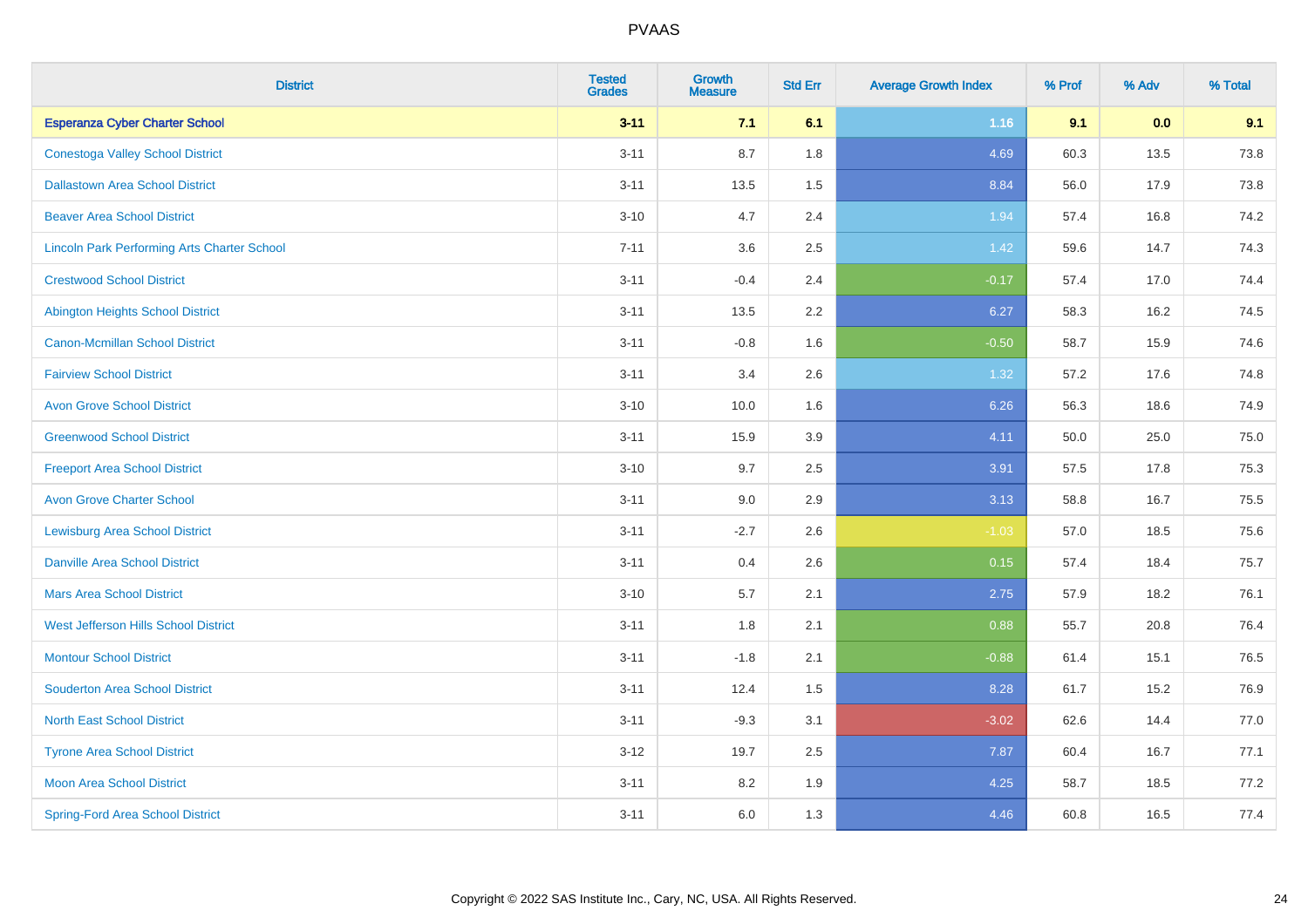| <b>District</b>                                 | <b>Tested</b><br><b>Grades</b> | <b>Growth</b><br><b>Measure</b> | <b>Std Err</b> | <b>Average Growth Index</b> | % Prof | % Adv | % Total |
|-------------------------------------------------|--------------------------------|---------------------------------|----------------|-----------------------------|--------|-------|---------|
| <b>Esperanza Cyber Charter School</b>           | $3 - 11$                       | 7.1                             | 6.1            | 1.16                        | 9.1    | 0.0   | 9.1     |
| <b>Jamestown Area School District</b>           | $3 - 11$                       | 13.5                            | 4.2            | 3.19                        | 64.4   | 13.3  | 77.8    |
| <b>Deer Lakes School District</b>               | $3 - 11$                       | 17.0                            | 2.7            | 6.32                        | 61.5   | 16.4  | 77.9    |
| Southern Lehigh School District                 | $3 - 11$                       | $-0.4$                          | 2.3            | $-0.17$                     | 66.1   | 11.9  | 78.0    |
| Capital Area School for the Arts Charter School | $9 - 11$                       | 5.8                             | 4.1            | 1.39                        | 59.3   | 18.6  | 78.0    |
| <b>Mountain View School District</b>            | $3 - 11$                       | 20.9                            | 3.5            | 5.91                        | 57.8   | 20.3  | 78.1    |
| Lehigh Career & Technical Institute             | $10 - 12$                      | 5.6                             | 5.6            | 0.99                        | 78.3   | 0.0   | 78.3    |
| <b>Haverford Township School District</b>       | $3 - 11$                       | 8.0                             | 1.5            | 5.27                        | 53.0   | 25.5  | 78.6    |
| <b>Upper Merion Area School District</b>        | $3 - 11$                       | 15.3                            | 2.0            | 7.62                        | 59.3   | 19.3  | 78.6    |
| <b>West Allegheny School District</b>           | $3 - 12$                       | 4.0                             | 2.1            | 1.96                        | 63.1   | 15.7  | 78.8    |
| <b>Methacton School District</b>                | $3 - 11$                       | 2.5                             | 1.7            | 1.43                        | 62.5   | 16.4  | 79.0    |
| <b>Council Rock School District</b>             | $3 - 11$                       | 8.9                             | 1.2            | 7.65                        | 62.8   | 16.6  | 79.4    |
| <b>Central Bucks School District</b>            | $3 - 11$                       | 1.6                             | $0.9\,$        | 1.66                        | 63.0   | 16.8  | 79.8    |
| <b>Lower Moreland Township School District</b>  | $3 - 11$                       | 2.0                             | 2.2            | 0.95                        | 62.8   | 17.0  | 79.8    |
| <b>Colonial School District</b>                 | $3 - 11$                       | 14.0                            | 1.7            | 8.21                        | 60.2   | 19.6  | 79.8    |
| <b>Parkland School District</b>                 | $3 - 11$                       | 5.3                             | 1.2            | 4.30                        | 58.0   | 22.3  | 80.4    |
| Lehigh Valley Charter High School For The Arts  | $9 - 10$                       | 7.3                             | 2.6            | 2.82                        | 62.3   | 18.2  | 80.5    |
| <b>Derry Township School District</b>           | $3 - 10$                       | 12.8                            | 2.0            | 6.39                        | 54.8   | 25.8  | 80.6    |
| <b>Wissahickon School District</b>              | $3 - 10$                       | 12.5                            | 1.8            | 6.85                        | 58.3   | 22.4  | 80.7    |
| <b>York Suburban School District</b>            | $3 - 11$                       | 10.1                            | 2.1            | 4.91                        | 53.5   | 27.8  | 81.3    |
| <b>Unionville-Chadds Ford School District</b>   | $3 - 11$                       | 17.1                            | 3.1            | 5.51                        | 68.1   | 13.2  | 81.3    |
| <b>Pennsbury School District</b>                | $3 - 11$                       | 11.7                            | 1.5            | 7.90                        | 60.1   | 21.3  | 81.3    |
| <b>Richland School District</b>                 | $3 - 11$                       | 6.7                             | 2.9            | 2.33                        | 62.2   | 19.2  | 81.4    |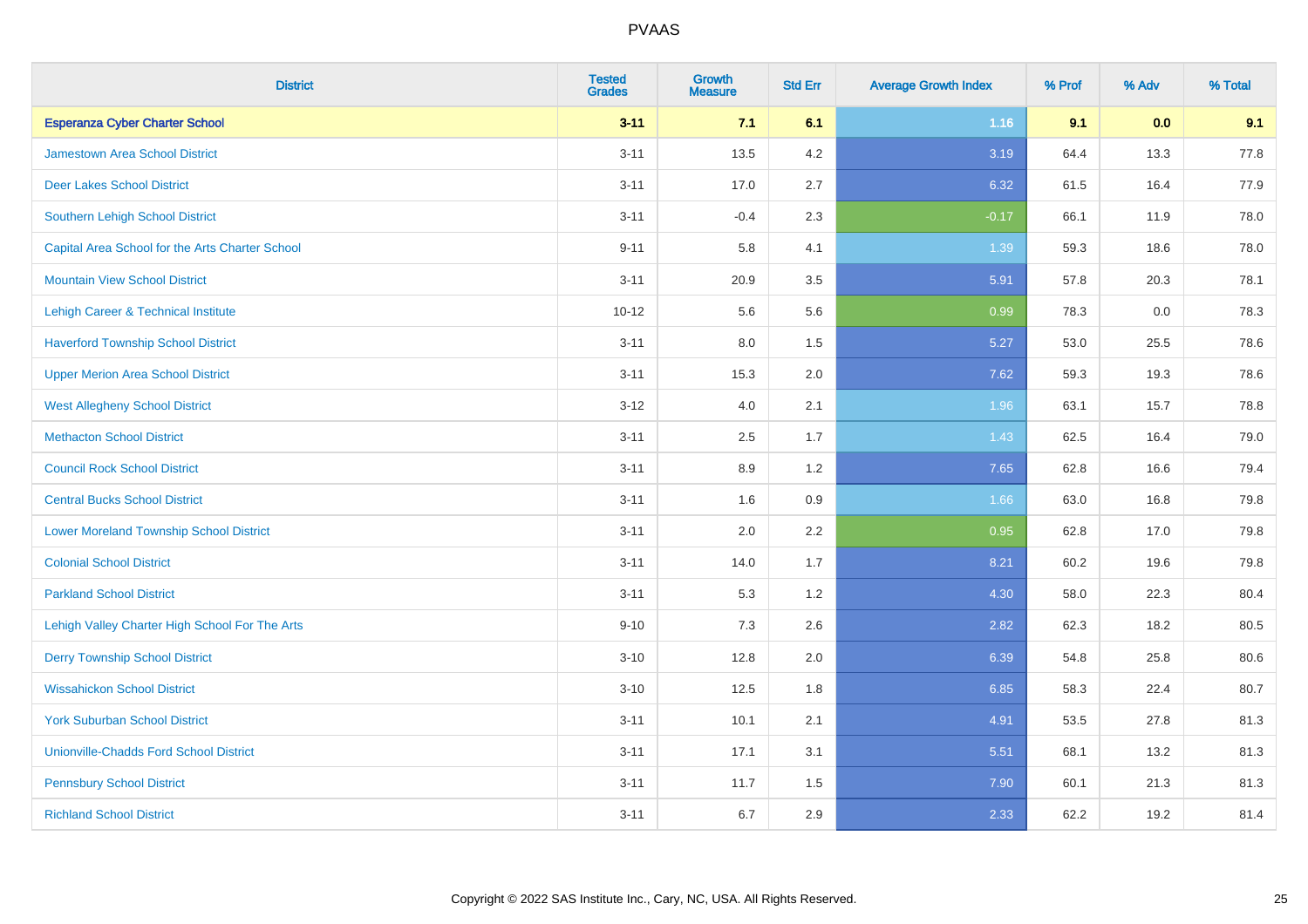| <b>District</b>                               | <b>Tested</b><br><b>Grades</b> | <b>Growth</b><br><b>Measure</b> | <b>Std Err</b> | <b>Average Growth Index</b> | % Prof | % Adv | % Total |
|-----------------------------------------------|--------------------------------|---------------------------------|----------------|-----------------------------|--------|-------|---------|
| <b>Esperanza Cyber Charter School</b>         | $3 - 11$                       | 7.1                             | 6.1            | 1.16                        | 9.1    | 0.0   | 9.1     |
| <b>Franklin Regional School District</b>      | $3 - 11$                       | 2.0                             | 1.9            | 1.02                        | 66.7   | 15.5  | 82.1    |
| <b>Hampton Township School District</b>       | $3 - 11$                       | 5.1                             | 2.2            | 2.35                        | 54.0   | 28.2  | 82.2    |
| <b>Shanksville-Stonycreek School District</b> | $3 - 10$                       | 7.0                             | 5.9            | 1.20                        | 64.7   | 17.6  | 82.4    |
| <b>Springfield School District</b>            | $3 - 11$                       | 13.8                            | 1.7            | 7.99                        | 60.9   | 21.5  | 82.4    |
| <b>North Clarion County School District</b>   | $3 - 12$                       | 3.7                             | 4.3            | 0.85                        | 67.5   | 15.0  | 82.5    |
| Downingtown Area School District              | $3 - 11$                       | 12.1                            | 1.1            | 10.67                       | 60.0   | 23.5  | 83.6    |
| <b>Bethel Park School District</b>            | $3 - 11$                       | 5.6                             | 1.8            | 3.18                        | 65.3   | 18.6  | 83.9    |
| <b>State College Area School District</b>     | $3 - 11$                       | 20.5                            | 1.4            | 14.33                       | 58.0   | 25.9  | 84.0    |
| <b>Jenkintown School District</b>             | $3 - 11$                       | 12.5                            | 4.4            | 2.84                        | 54.6   | 29.6  | 84.1    |
| <b>Cumberland Valley School District</b>      | $3 - 12$                       | 18.5                            | 1.3            | 14.64                       | 60.7   | 23.4  | 84.1    |
| <b>Penn-Trafford School District</b>          | $3 - 11$                       | 13.4                            | 1.7            | 7.87                        | 62.3   | 21.9  | 84.2    |
| <b>Pine-Richland School District</b>          | $3 - 11$                       | 11.5                            | 1.8            | 6.31                        | 60.6   | 24.4  | 85.0    |
| <b>Great Valley School District</b>           | $3 - 11$                       | 15.0                            | 1.9            | 7.98                        | 50.0   | 35.0  | 85.0    |
| Fox Chapel Area School District               | $3 - 11$                       | 9.8                             | 1.8            | 5.36                        | 56.6   | 28.6  | 85.2    |
| <b>Norwin School District</b>                 | $3 - 11$                       | 18.0                            | 1.7            | 10.37                       | 58.5   | 27.0  | 85.4    |
| <b>Lower Merion School District</b>           | $3 - 11$                       | 19.0                            | 1.3            | 14.93                       | 55.6   | 29.9  | 85.5    |
| <b>Upper Dublin School District</b>           | $3 - 12$                       | 15.4                            | 1.8            | 8.53                        | 60.8   | 24.8  | 85.6    |
| Mt Lebanon School District                    | $3 - 11$                       | $-1.0$                          | 1.5            | $-0.70$                     | 61.9   | 24.0  | 85.9    |
| <b>Peters Township School District</b>        | $3 - 11$                       | 5.0                             | 1.8            | 2.76                        | 59.8   | 26.1  | 85.9    |
| <b>Garnet Valley School District</b>          | $3 - 10$                       | 10.9                            | 1.7            | 6.53                        | 67.1   | 19.0  | 86.1    |
| <b>West Chester Area School District</b>      | $3 - 11$                       | 12.6                            | 1.2            | 10.38                       | 66.8   | 20.2  | 87.0    |
| <b>Wallingford-Swarthmore School District</b> | $3 - 10$                       | 0.9                             | 2.4            | 0.38                        | 64.4   | 22.7  | 87.1    |